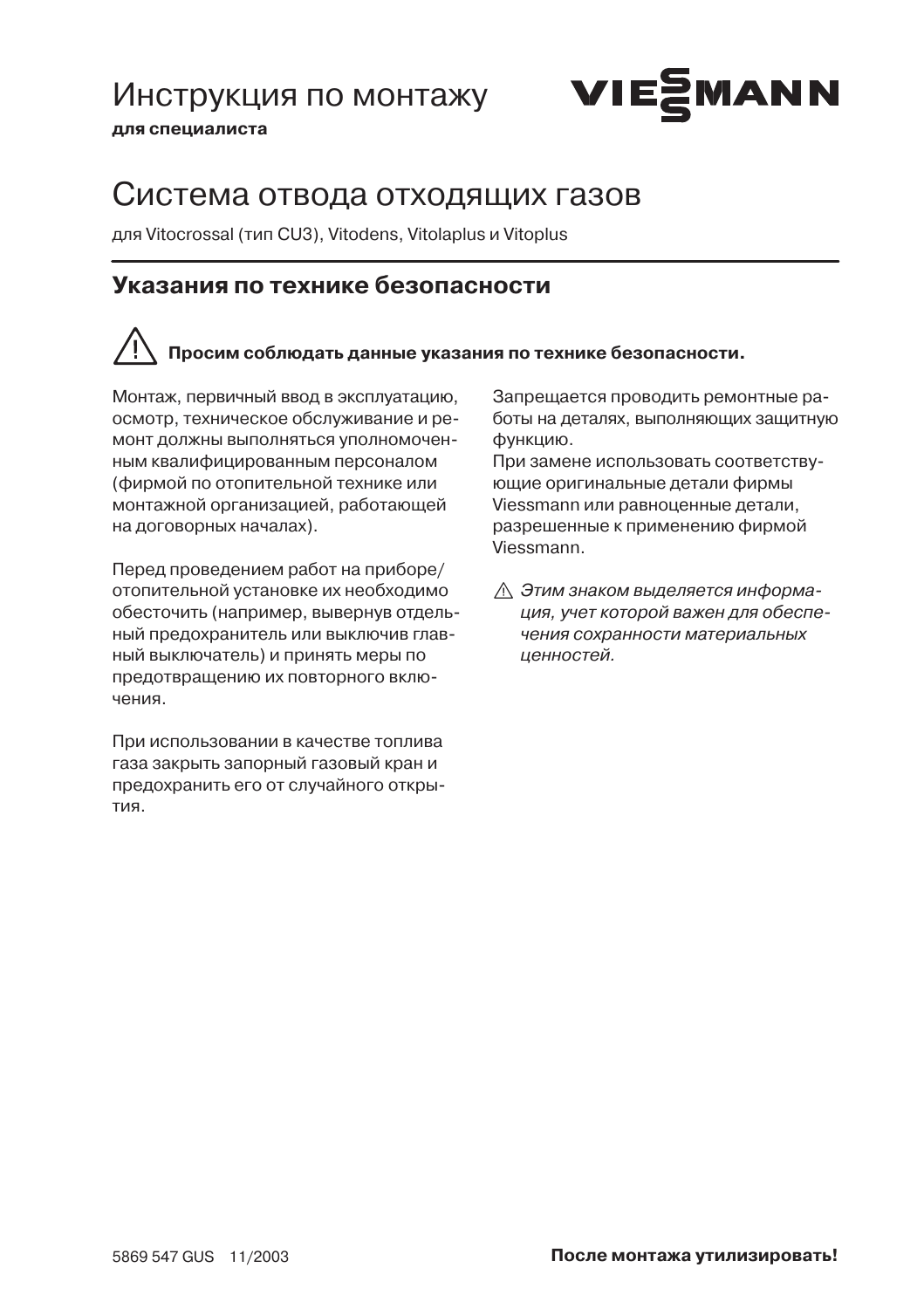## **Оглавление**

| Указания по технике безопасности пополностими по техническим техническим и технике 1                          |                |
|---------------------------------------------------------------------------------------------------------------|----------------|
| Общие указания по монтажу повеспечивающих положительности.                                                    | 3              |
|                                                                                                               | $\overline{4}$ |
|                                                                                                               |                |
| Сертификация системы и допуск органами строительного надзора                                                  | $\overline{7}$ |
|                                                                                                               | - 8            |
|                                                                                                               | 9              |
|                                                                                                               | 15             |
|                                                                                                               | 18             |
|                                                                                                               | 19             |
| Горизонтальный газоход через наружную стену и                                                                 |                |
|                                                                                                               | 21             |
| Раздельная прокладка трубопроводов для приточного воздуха и                                                   |                |
| отвода отходящих газов последнивательности и подвода отходящих газов последнивательности и подводительности и | 24             |
|                                                                                                               | 26             |
|                                                                                                               | 28             |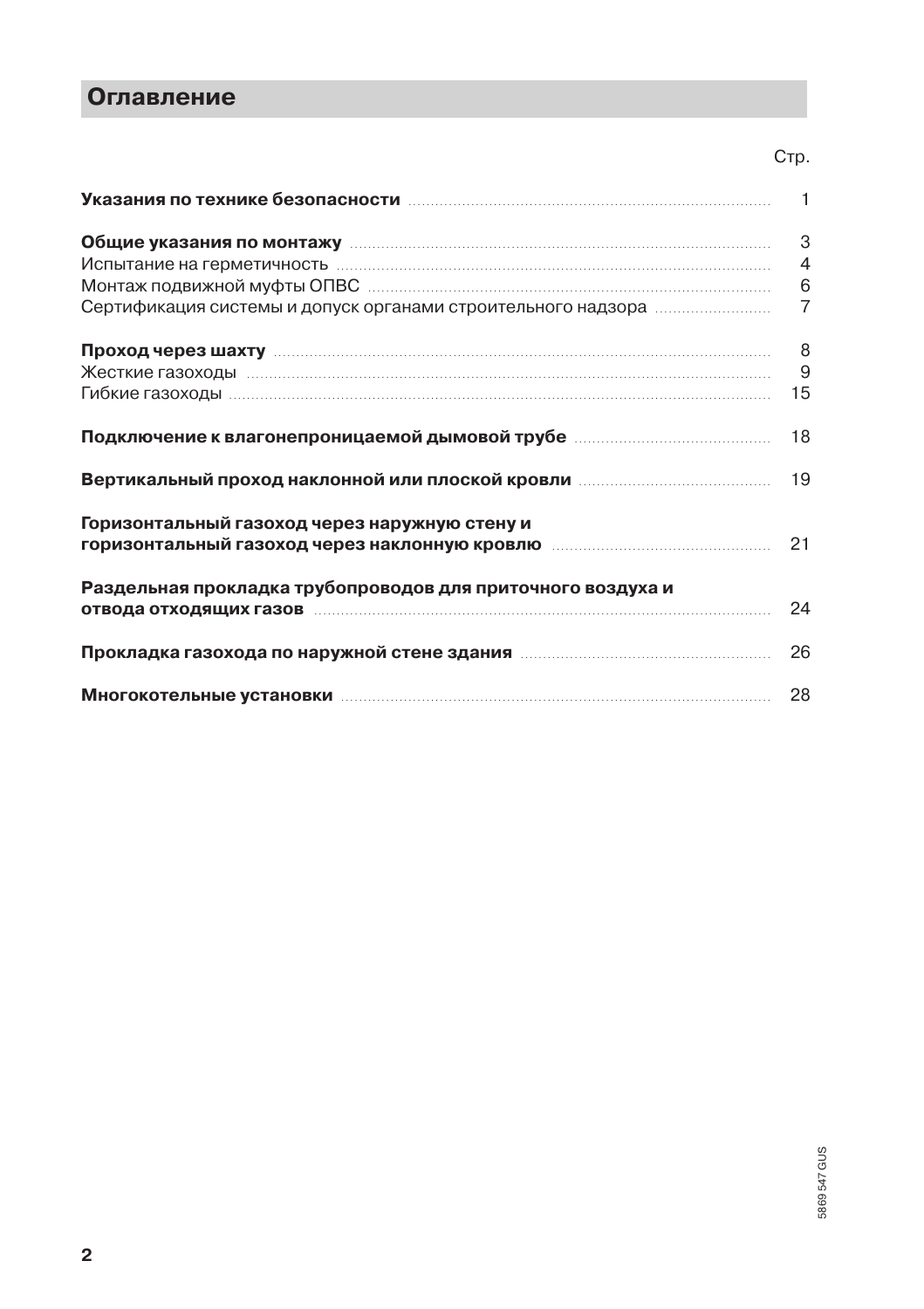## Общие указания по монтажу

#### Согласование с мастером по надзору за дымовыми трубами и газоходами

Перед началом работ на газовыпускной системе фирма по отопительной технике должна согласовать свои действия с ответственным мастером по надзору за дымовыми трубами и газоходами. Участие мастера по надзору за дымовыми трубами и газоходами рекомендуется документировать.

#### Проектирование

Перед монтажом надлежит проверить, не будет ли превышена максимально возможная длина газохода согласно данным Инструкции по проектированию соответствующего водогрейного котла.

#### Ограничение температуры отходяших газов

Газоходы имеют допуск до максимальной температуры отходящих газов 120 °С. Принятые конструктивные меры при изготовлении конденсатных модулей фирмы Viessmann исключают превышение максимально допустимой температуры отходящих газов.

#### Указания по монтажу

- Газоотводные пути выполнять как можно более короткими и с малым числом колен.
- Проверить посадку уплотнений во всех муфтах.
- Использовать только штатные специальные уплотнения.
- Вставные муфты газохода должны быть всегда ориентированы в направлении течения.
- Использовать только штатные детали пластиковой системы отвода отходяших газов.
- Слегка поворачивая трубы, вставить их друг в друга.

#### Требуемые вспомогательные сред-CTRA

- Трос для спуска системы отвода отходящих газов в шахту (длина троса должна равняться высоте дымохода плюс 3 M).
- Пила и напильник для отрезания труб на мерную длину и снятия с них фаски.
- Дрель для закрепления крышки шахты и опорной шины.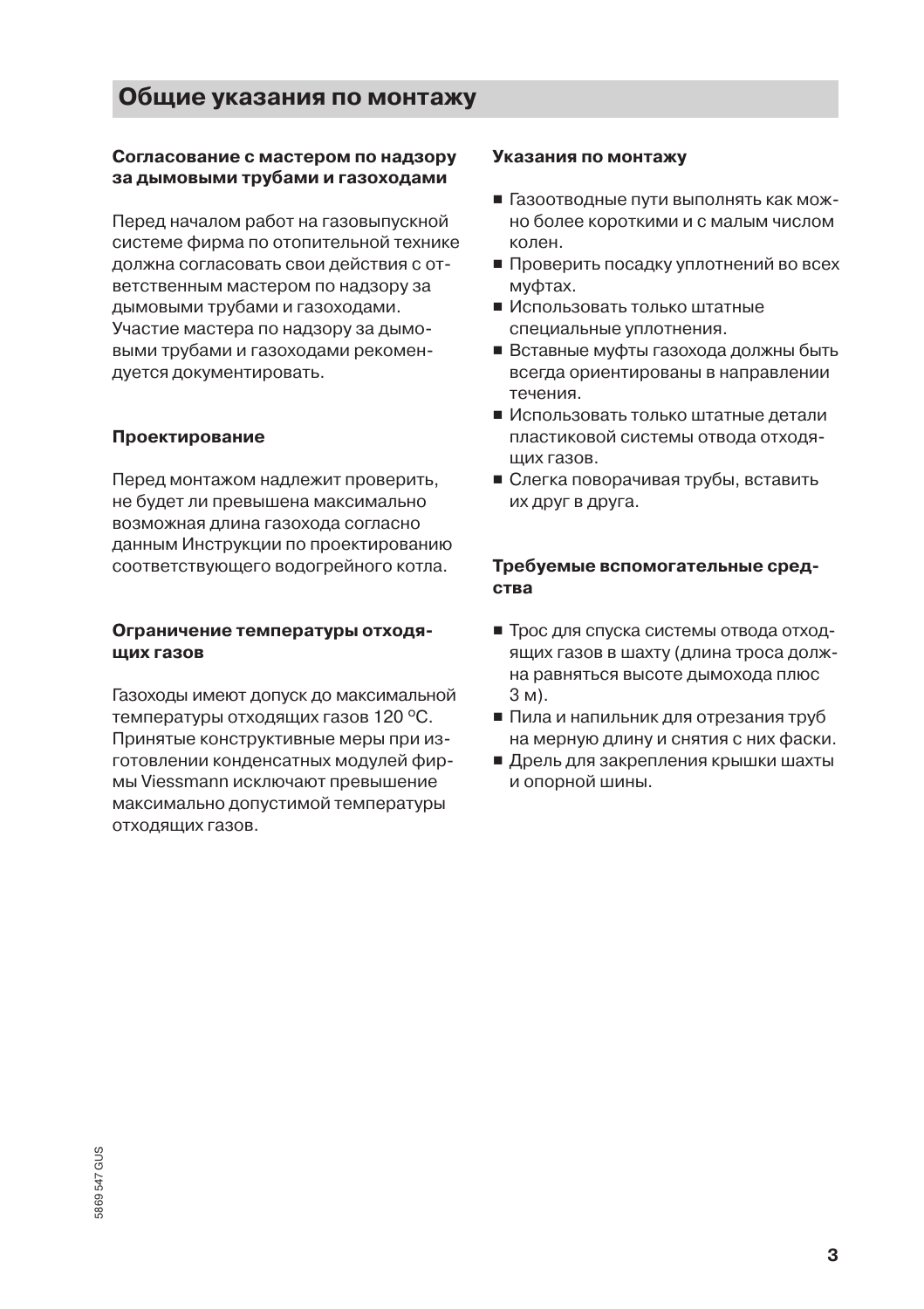## Испытание на герметичность

#### Системы отвода отходящих газов, проводимые через шахту и требующие допуска органами строительного надзора

Системы отвода отходящих газов, проводимые через шахту, после монтажа должны испытываться на герметичность мастером по надзору за дымовыми трубами и газоходами.

- Газоходы, работающие при избыточном давлении, в зданих, не омываемых воздухом для горения (воздух для горения отбирается из помешения установки), должны подвергаться опрессовке, за исключением цельносварных трубопроводов по DIN 4133. При опрессовке в уплотненный вверху и внизу газоход с помощью прибора контроля герметичности подается воздух, пока не установится давление 200 Па. Удерживая давление на этом уровне, определяют, какое количество воздуха выходит через неплотности. Газоход считается достаточно плотным при интенсивности утечки в пределах 0,006 л/(с $\cdot$ м<sup>2</sup>), относительно внутренней поверхности.
- Герметичность газопроводов, работающих при избыточном давлении и омываемых воздухом для горения (воздух для горения отбирается извне), можно проверять измерением содержания О2 в воздухе для горения (измерение проводится в кольцевом зазоре). Газоход считается достаточно плотным, если:
	- содержание О<sub>2</sub> в воздухе для горения газоходов, требующих общего допуска органом стройнадзора, не более чем на 0.4 об. %, а
	- у других газоходов содержание О2 в воздухе для горения не более чем на 2,0 об. % отклоняется от эталонного значения, устанавливающегося после автоматического уравновешивания используемого измерительного прибора.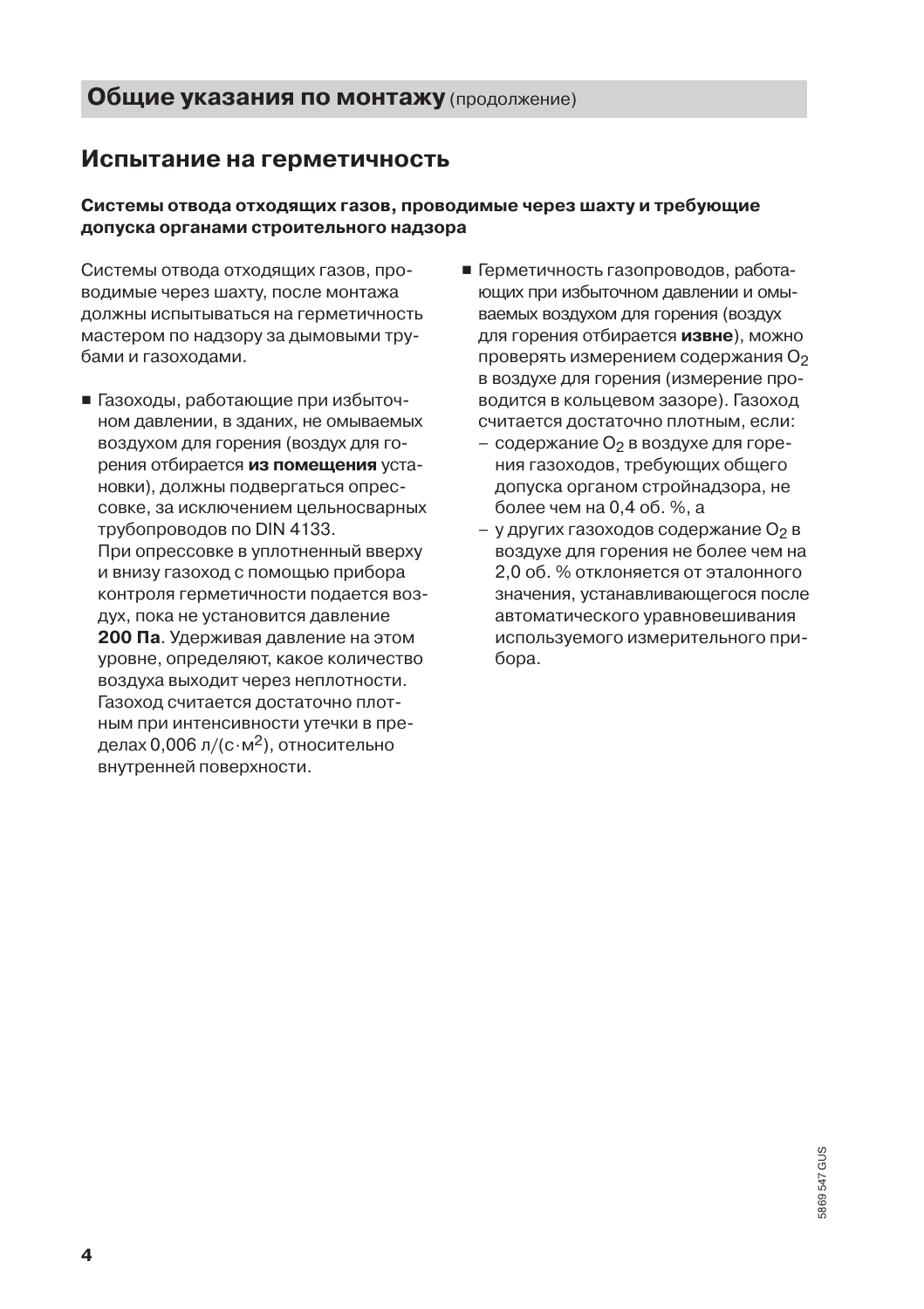#### Системы отвода отходящих газов, прошедшие конструкторские испытания в сборе с модулями Vitodens и Vitoplus

- Комплект отводяще-подводящей вентиляционной системы для вертикального прохода кровли (тип  $C_{33x}$ )
- комплект отволяше-полволяшей вентиляционной системы для горизонтального газохода через наружную стену  $(r$ ип  $C_{13x})$
- прокладка газохода по наружной стене здания (тип С<sub>53х</sub>)
- едания (ниг ⊎53х)<br>■ Разлельное направление приточного воздуха и отходящих газов (тип  $\rm C_{53x}$ )

В некоторых землях ФРГ (например, в Северном Рейне-Вестфалии) мастером по надзору за дымовыми трубами и газоходами при вводе в эксплуатацию не проводится испытание на герметичность (проверка избыточным давлением) отводяще-подводящих вентиляционных систем (ОПВС), испытанных вместе с модулями Vitodens и Vitoplus.

В таких случаях мы рекомендуем, чтобы фирма по отопительной технике прово-.<br>дила при вводе установки в эксплуатацию упрошенное испытание на герметичность. Для этого достаточно измерить в кольцевом зазоре линии ОПВС концентрацию  $CO<sub>2</sub>$  в воздухе для горения. Газоход считается достаточно плотным. если концентрация  $CO<sub>2</sub>$  в воздухе для горения не превышает 0.2% или если концентрация О<sub>2</sub> оказывается не ниже 20.6%.

Если измерения дадут более высокую концентрацию СО<sub>2</sub> или более низкую концентрацию О<sub>2</sub>, то необходимо проверить газовыпускную систему.

## Монтаж патрубка подключения котла



Vitolaplus 300



таж патрубка подключения котла: Инструкция по монтажу

Vitocrossal 300.

#### Указание!

Общая схема элементов конструкции для различных вариантов прокладки действительна также для Vitocrossal 300.

Монтаж патрубка подключения котла:



Инструкция по монтажу теплообменника с теплообменными поверхностями Inox-Radial

#### Указание!

Общая схема элементов конструкции для вариантов прокладки при отборе воздуха для горения из помещения установки действительна также для Vitolaplus 300.

5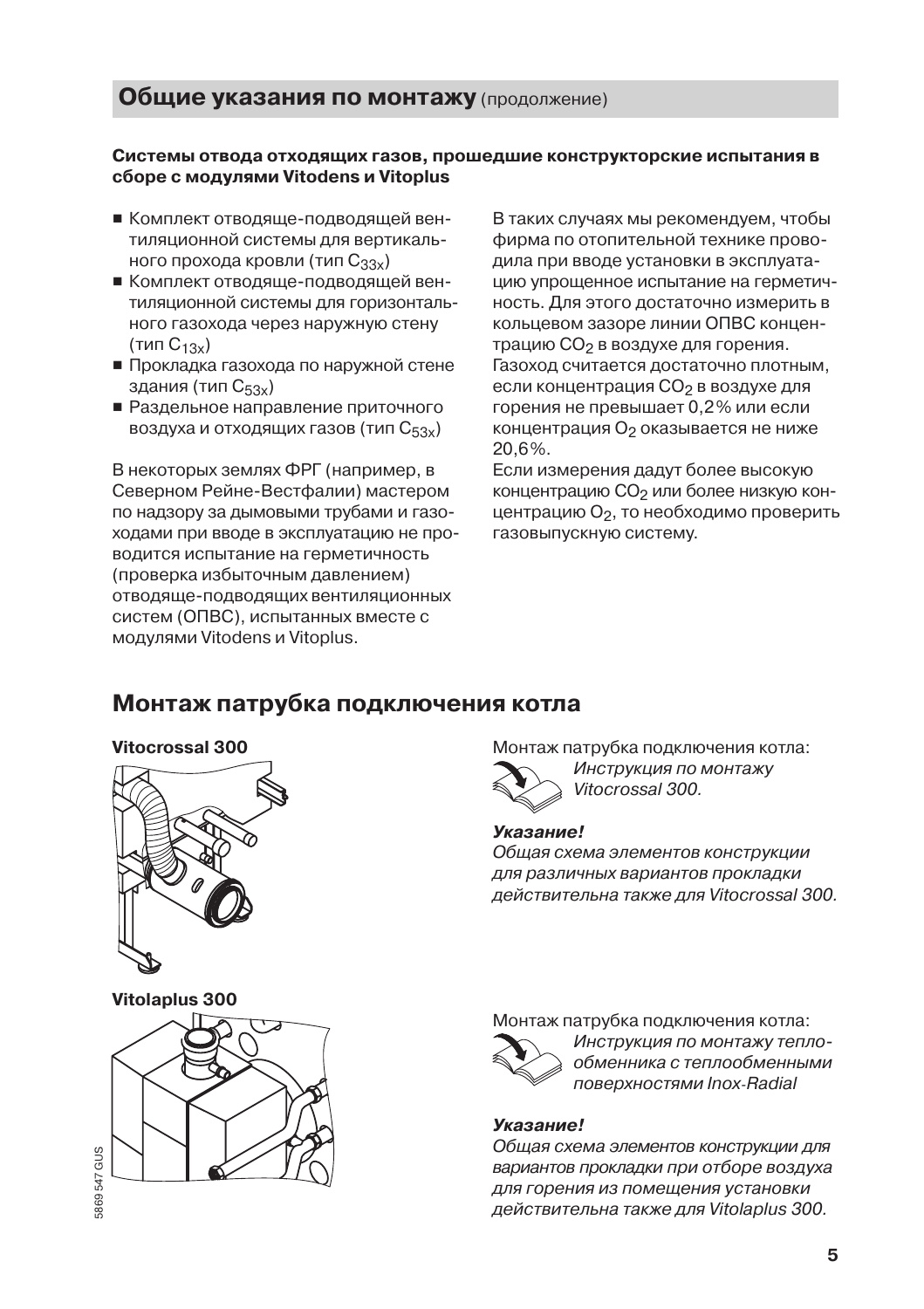## Монтаж подвижной муфты ОПВС

#### Указание!

С помощью продольной подвижной муфты можно компенсировать расстояние ок. 45 мм.

Излишек или неправильную длину муфты компенсировать перед установкой во входящую трубу.



- 1. Надвинуть подвижную муфту (1) на предшествующую деталь ОПВС (при необходимости снять распорку).
- **2.** Открыть манжету  $(2)$  и надвинуть ее на входящую трубу ОПВС.
- 3. Вставить патрубок 3 в муфту входящей трубы ОПВС.
- 4. Оттянув продольную муфту (1), закрыть промежуток.
- 5. Выровнять манжету  $(2)$  и закрыть защелки.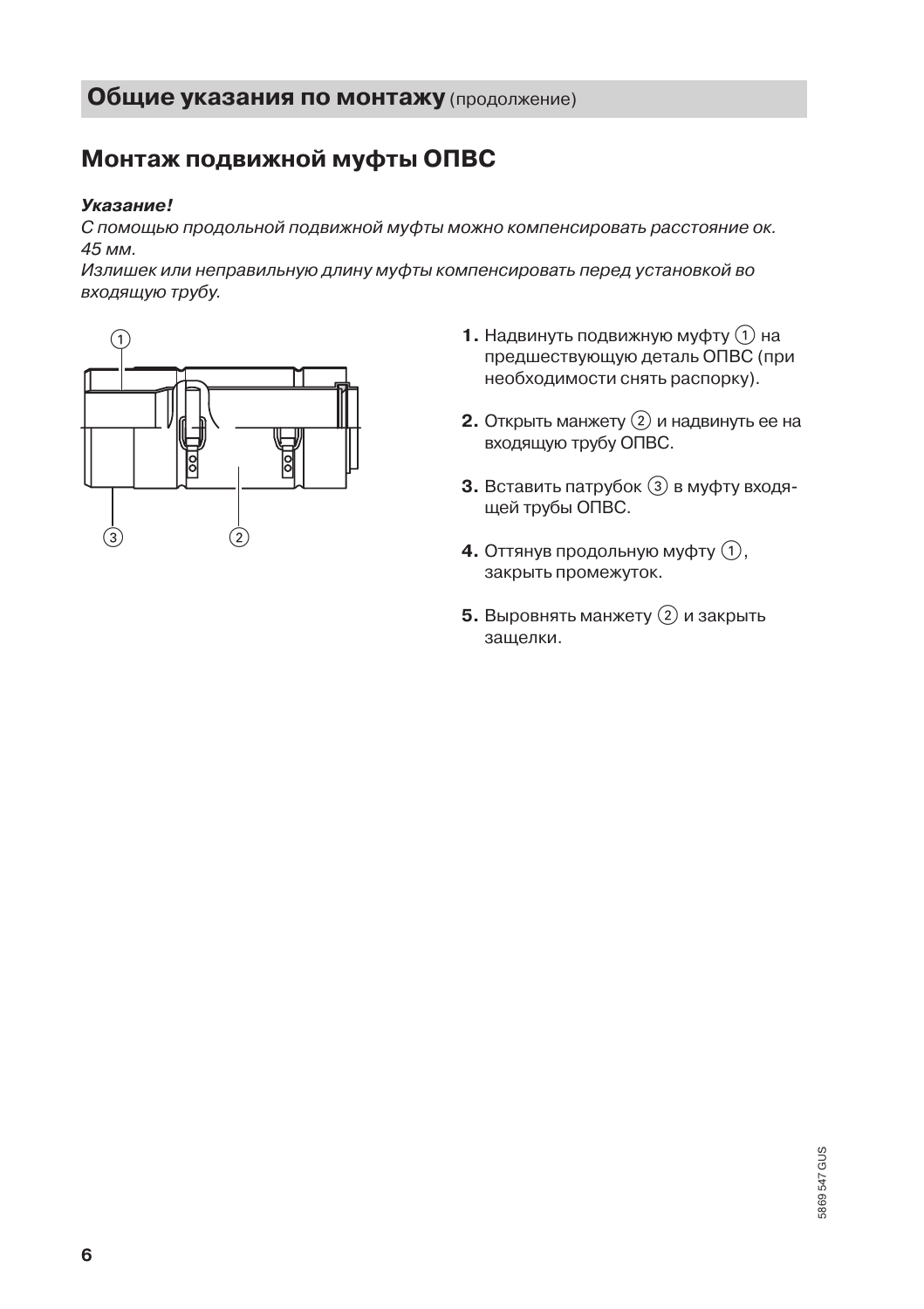## Сертификация системы и допуск органами строительного надзора

#### Указание!

Наклейки "Сертификация системы" и "Допуск органами строительного надзора" необходимо приклеить вблизи газовыпускной системы или на водогрейном котле так, чтобы они были хорошо видны.

#### Сертификация системы

Сертификация системы согласно DVGW-VP 113 и Руководящим указаниями EC по газовым приборам 90/396/EWG

в сочетании с пластиковыми газоходами фирмы Skoberne.

| Vitocrossal 300        | CE-0085 BN 0570 |
|------------------------|-----------------|
| Vitodens 200, тип WB2A | CE-0085 BO 0342 |
| Vitodens 300, тип WB3A | CE-0085 BO 0338 |
| Vitodens 333, тип WS3A | CE-0085 BO 0338 |
| Vitolaplus 300         | CE-0645 BO 0107 |
| Vitoplus 300           | по запросу      |

#### Допуск органами строительного надзора





Газоход в соответствии со свидетельством о допуске к эксплуатации

- Z-7.2-1104 от 05.11.1997 г. в сочетании с
- □ Z-7.2-3028 от 28.01.2003 г. (гибкий)

 $\overline{1}$  Z-7.2-1623 от 09.09.1999 г. (рабочее давление 1000 Па)

2-7.2-1622 от 16.11.1999 г. (концентрический)

Газовыпускная система для избыточного или пониженного давления.

для использования в качестве топлива газа или дизельного топлива EL.

макс. допустимая температура отходящих газов 120 °С (тип В)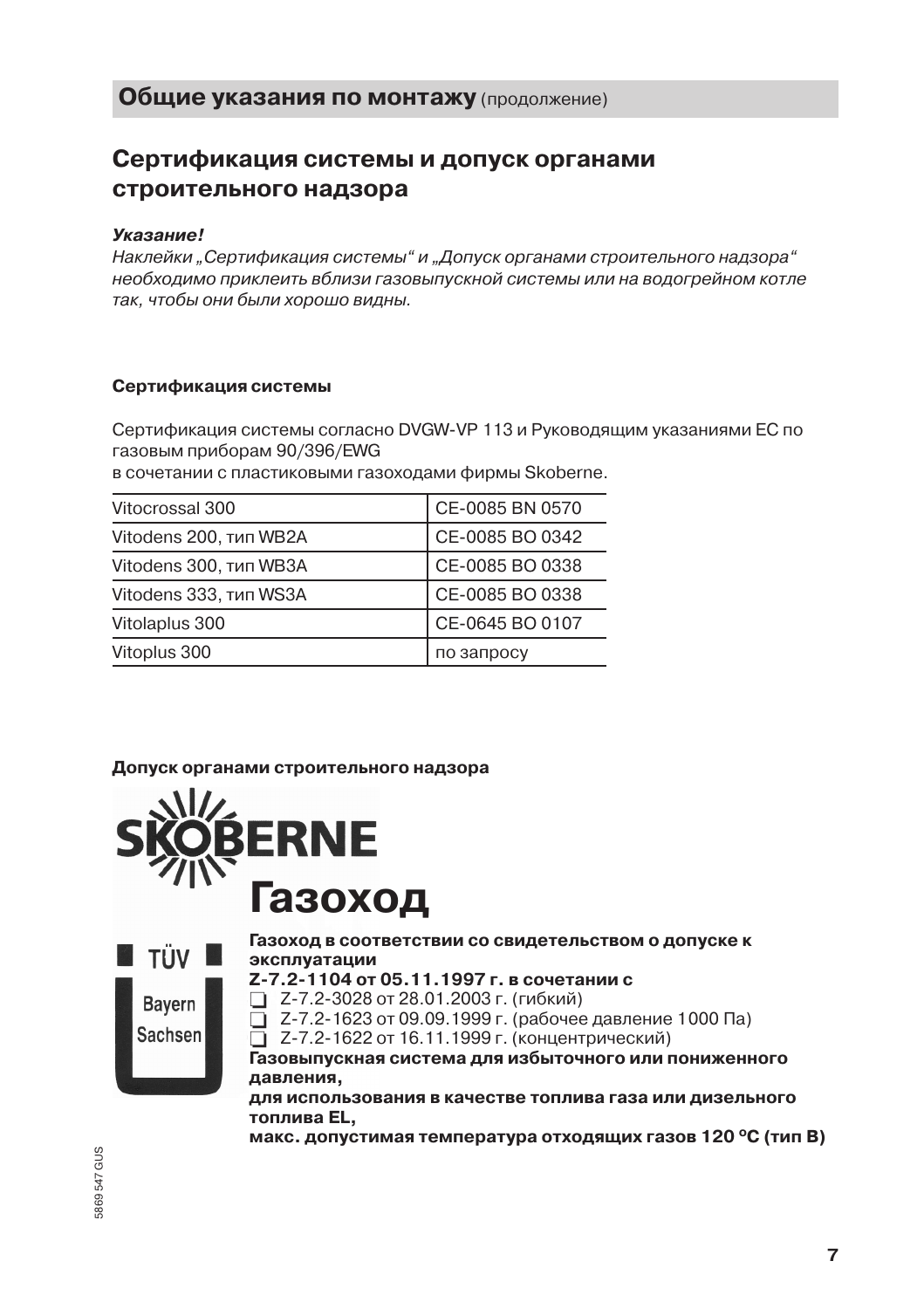## Проход через шахту

#### Общие указания по монтажу

Перед монтажом компетентный мастер по надзору за дымовыми трубами и газоходами должен проверить, отвечает ли данная шахта установленным требованиям.

В помещении установки в систему отвода отходящих газов должно быть встроено не менее одного смотрового люка для осмотра, чистки и (при необходимости) опрессовки. Если к газоходу нет доступа с крыши, то на чердаке должен быть встроен дополнительный смотровой люк сзади люка для чистки дымовой трубы.

Для осмотра системы вентиляции тыльной части на цоколе шахты необходимо предусмотреть смотровой люк. Сток конденсата из газохода к водогрейному котлу должен обеспечиваться соответствующим уклоном, который должен составлять не менее 3° (ок. 50 мм/м).

Система отвода отходящих газов должна выводиться через крышу (свес крыши параллельно скату кровли согласно Положению об отоплении должен составлять 400 мм).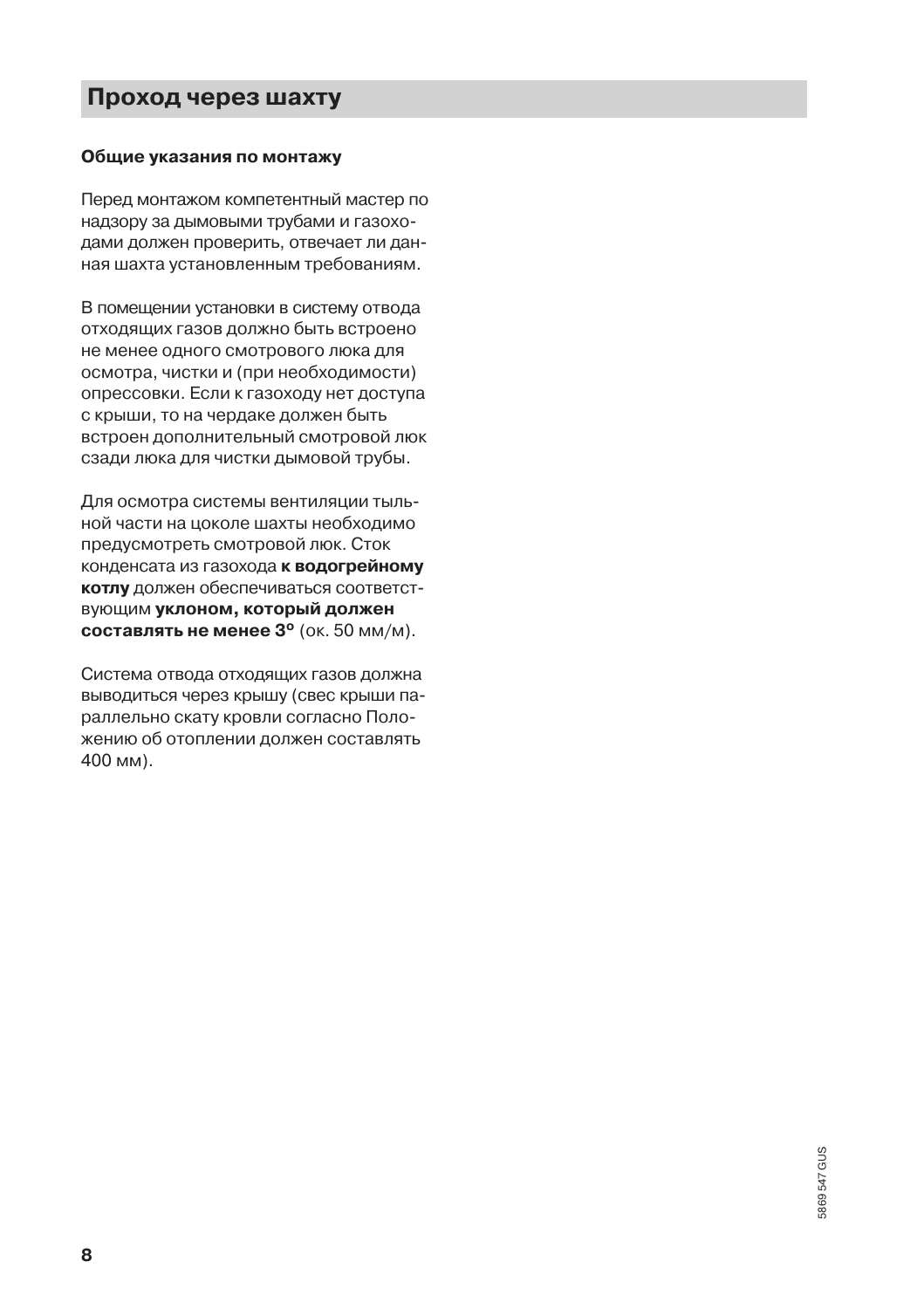## Жесткие газоходы

#### Режим эксплуатации с отбором воздуха для горения извне

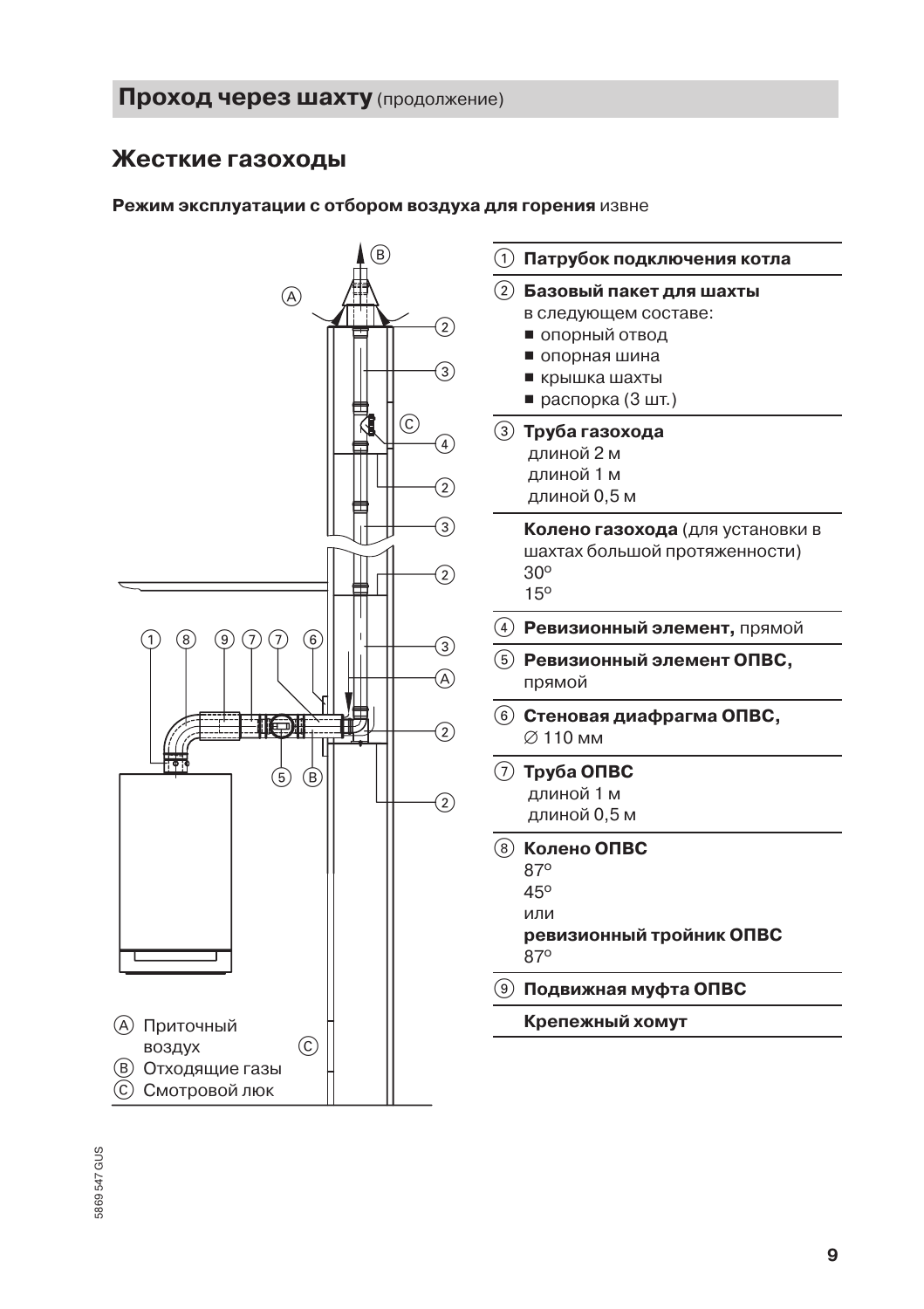#### Воздух для горения отбирается из помещения установки



| 1                  | Патрубок подключения котла              |
|--------------------|-----------------------------------------|
| $\left( 2\right)$  | Базовый пакет для шахты                 |
|                    | в следующем составе:                    |
|                    | ■ опорный отвод                         |
|                    | ■ опорная шина                          |
|                    | ■ крышка шахты                          |
|                    | ■ распорка (3 шт.)                      |
|                    | ③  Труба газохода                       |
|                    | длиной 2 м                              |
|                    | длиной 1 м                              |
|                    | длиной 0,5 м                            |
| $\left[ 4 \right]$ | Ревизионный элемент, прямой             |
| ์ 5                | Колено газохода                         |
|                    | 87°                                     |
|                    | 45°                                     |
|                    | или                                     |
|                    | ревизионный тройник                     |
|                    | 87°                                     |
| 6                  | Вентиляционная диафрагма                |
|                    | <b>Колено газохода</b> (для установки в |
|                    |                                         |
|                    | шахтах большой протяженности)           |
|                    | $30^\circ$                              |

- (A) Вентиляция тыльной части
- **(В)** Отходящие газы
- © Смотровой люк
- **(D)** Отверстие для приточного воздуха
- **E** Приточный воздух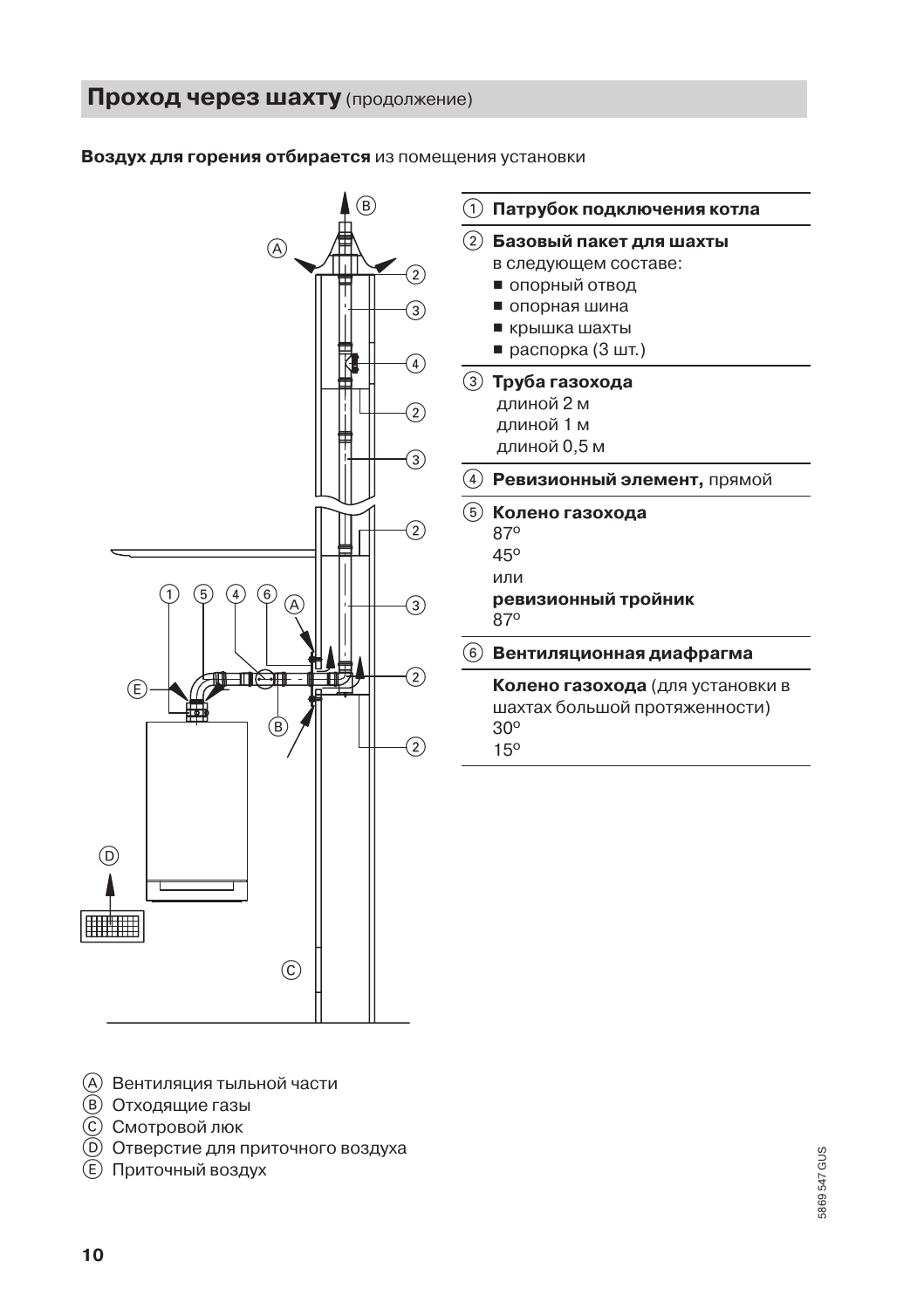Отбор воздуха для горения из помещения установки через систему связи воздуха помещений (возможен только при модульных размерах 60 и 80)

Соединительный элемент для подсоединения к шахте выполняется в отводящеподводящей вентиляционной системе (ОПВС). Воздух для горения отбирается из помещения через отверстие, расположенное непосредственно на входе в дымовую трубу (стеновую диафрагму системы связи воздуха помещений).



- (A) Приточный воздух
- **B** Отходящие газы
- © Вентиляция тыльной части
- ⊚ Связь воздуха помещений
- E) Смотровой люк

869547 GUS

В помешении должна быть обеспечена достаточная подача воздуха через систему подачи воздуха для горения согласно предписаниям TRGI '86/96, п. 5.5:

- Минимальный объем помещений, объединенных воздушной связью,  $\overline{C}$ оставляет 4 м<sup>3</sup> на кВт номинальной тепловой мошности.
- Поперечное сечение приточной вентиляции мин. 150 см<sup>2</sup>

|  |  | $\left( \right) \;$ Патрубок подключения котла |  |
|--|--|------------------------------------------------|--|

- Базовый пакет для шахты в следующем составе:
	- опорный отвод
	- опорная шина
	- крышка шахты
	- $p^*$  распорка (3 шт.)
- **(3) Труба газохода** длиной 2 м длиной 1 м длиной 0,5 м

Колено газохода (для установки в шахтах большой протяженности)  $30^{\circ}$  $15<sup>o</sup>$ 

- Ревизионный элемент, прямой
- $(5)$  Ревизионный элемент ОПВС, прямой
- (6) Стеновая диафрагма ОПВС системы связи воздуха помещений Ø 60/100 или 80/125 мм
- $(7)$  Tov<sub>6</sub>a O<sub>n</sub>BC 1 длиной 1 м длиной 0.5 м
- Колено ОПВС ൫
	- 870
	- 45°
	- или

ревизионный тройник ОПВС 870

 $11$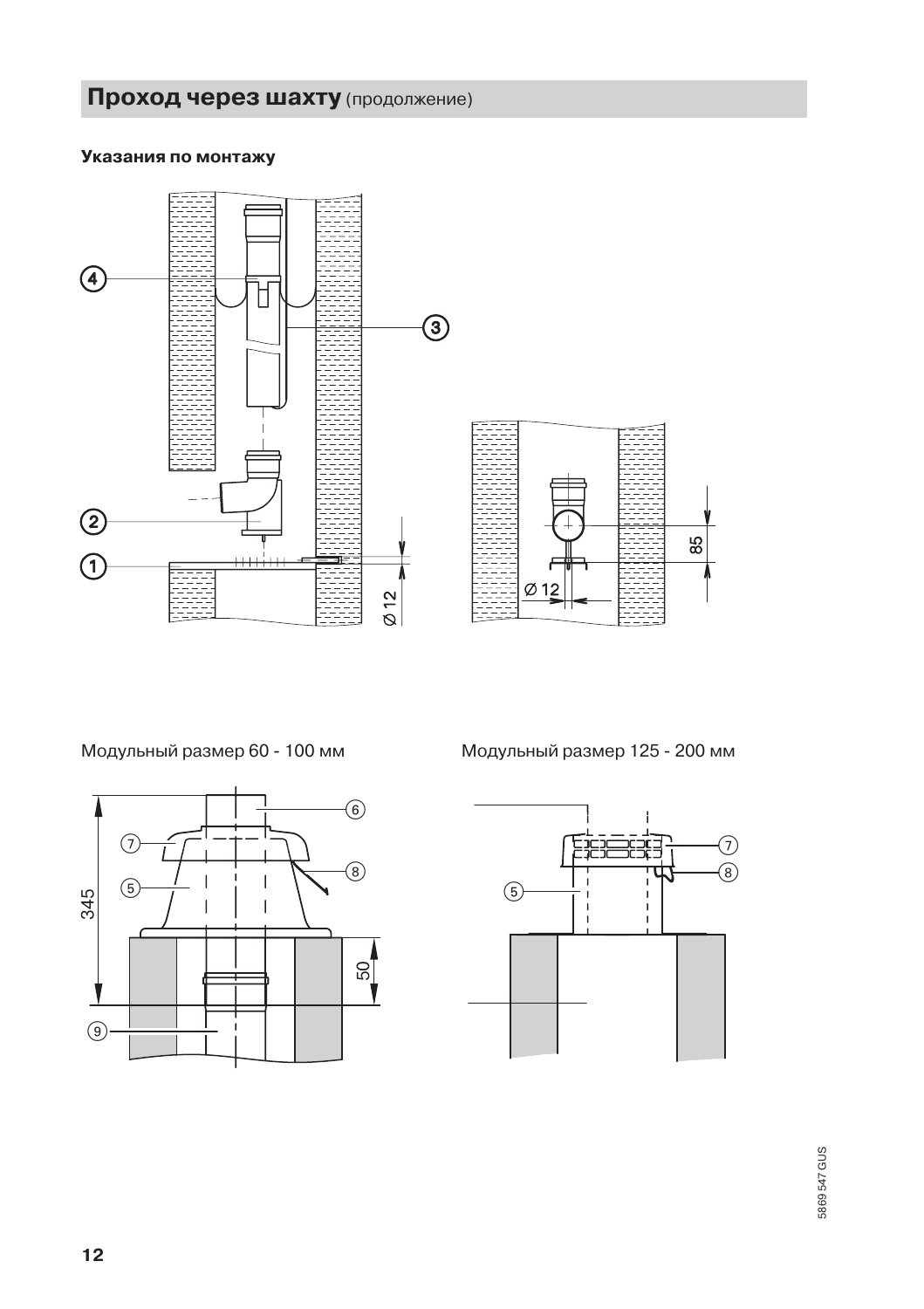- 1. Просверлить в середине задней стенки шахты отверстие Ø 12 мм для закрепления опорной шины (1).
- **2.** Вставив опорную шину  $(1)$  в отверстие, закрепить ее на передней стенке шахты винтами или строительным раствором.
- 3. Установить опорный отвод (2) и зафиксировать его штифтом в отверстии опорной шины.
- 4. Закрепить монтажный трос (3) снаружи на самой нижней вертикальной трубе.
- 5. В зависимости от размеров шахты дымохода необходимо через каждые 2 - 5 м и на каждой фасонной детали (например, на ревизионном элементе или колене) установить распорку (4) изогнутым концом вверх.
- 6. Слегка поворачивая трубы, вставить их (с помощью смазки) друг в друга и на монтажном тросе спустить их в шахту.
- 7. Удалив монтажный трос. вставить самую нижнюю трубу в опорный отвод (2).
- 8. Самая верхняя труба (9) должна заканчиваться примерно в 50 мм ниже верхней кромки шахты.
- **9.** Закрепить низ крышки шахты  $(5)$ .
- 10. При модульном размере 60 - 100 мм:

насадить алюминиевую концевую трубу $(6)$ .

#### Указание!

Алюминиевую концевую трубу (6) запрещается укорачивать в связи с соблюдением требований к ее массе.

#### При модульном размере 125 - 200 мм:

Последнюю трубу (6) (без муфты) укоротить таким образом, чтоба она при надетом защитном козырьке (7) была с ним по возможности заподлицо.

- 11. Установить защитный козырек  $(7)$  и закрепить страховочный трос (8) на нижней части.
- 12. Только при отборе воздуха для горения извне:

Укоротить последнюю трубу для приточного воздуха соединительного трубопровода таким образом, чтобы она доставала до внутренней стенки шахты.

13. При отборе воздуха для горения извне: Установить стеновую диафрагму

ОПВС (9) и продвинуть ее к отверстию шахты.

#### При отборе воздуха для горения из помещения установки:

Установить вентиляционную диафрагму (10 и продвинуть ее к отвер-СТИЮ ШАХТЫ

#### Указание!

Образующийся зазор служит для вентиляции тыльной части шахты: дополнительная вентиляционная решетка не требуется.

#### Отбор воздуха для горения из помещения установки через систему связи воздуха помещений:

Трубу газохода (соответствующим образом укороченную) вставить в опорный отвод, вставить стеновую диафрагму системы связи воздуха помещений (11) и закрепить ее на шахте.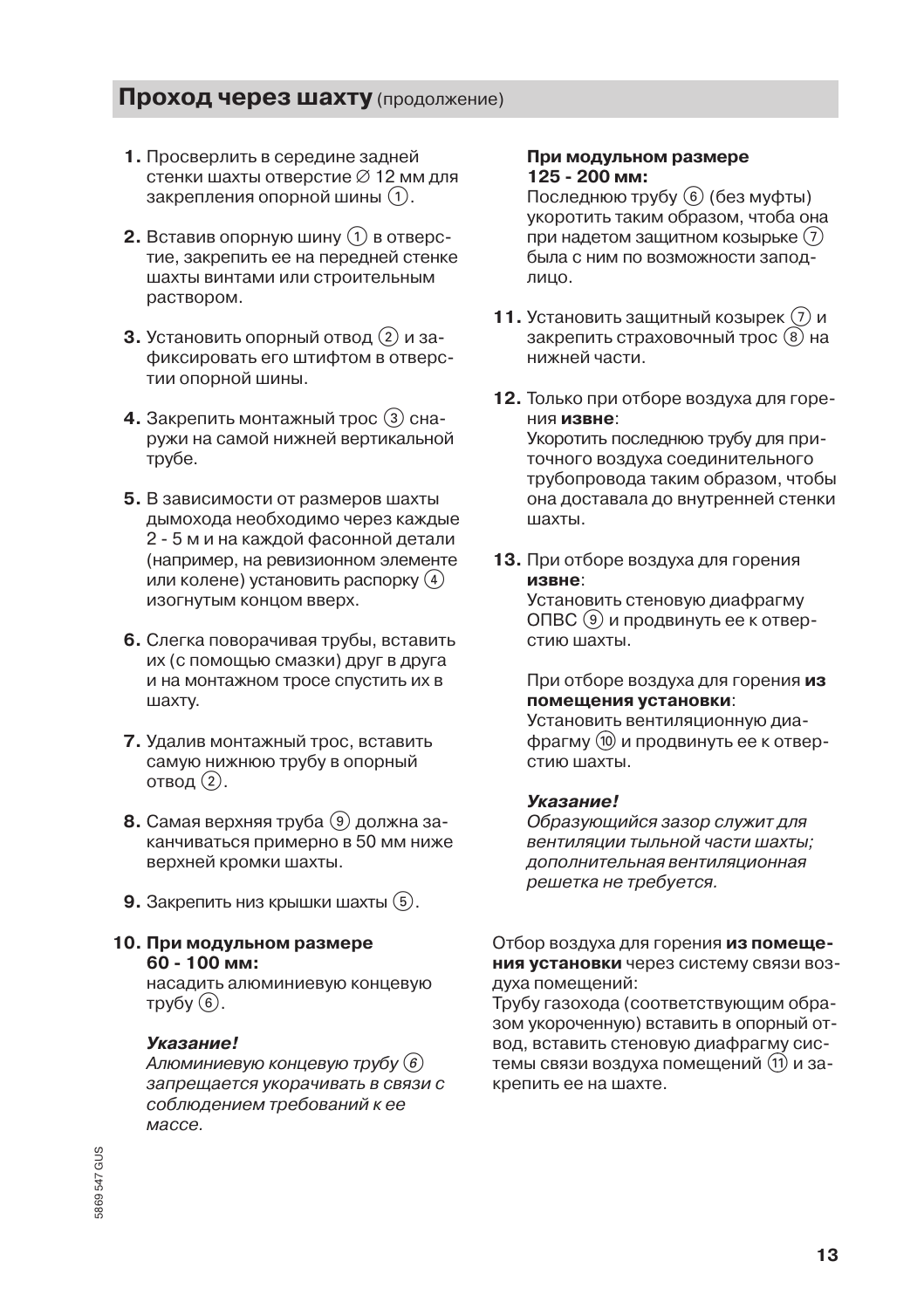

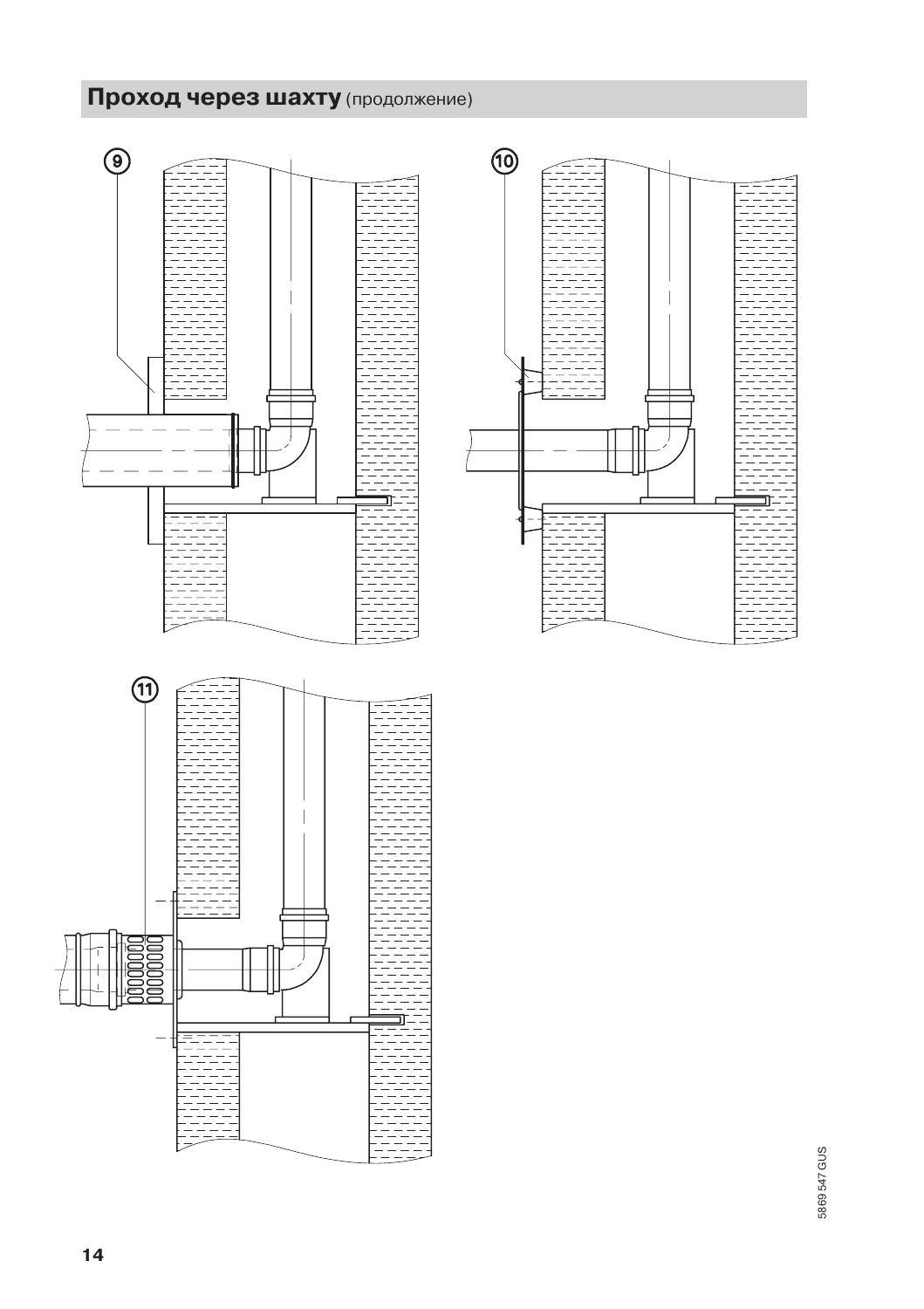## Гибкие газоходы

#### Режим эксплуатации с отбором воздуха для горения извне



#### Режим эксплуатации с отбором воздуха для горения из помещения установки

Соединительный трубопровод к шахте при отборе воздуха для горения из помещения установки или извне через систему связи воздуха помещений см. в разделе "Жесткие газоходы" на стр. 10.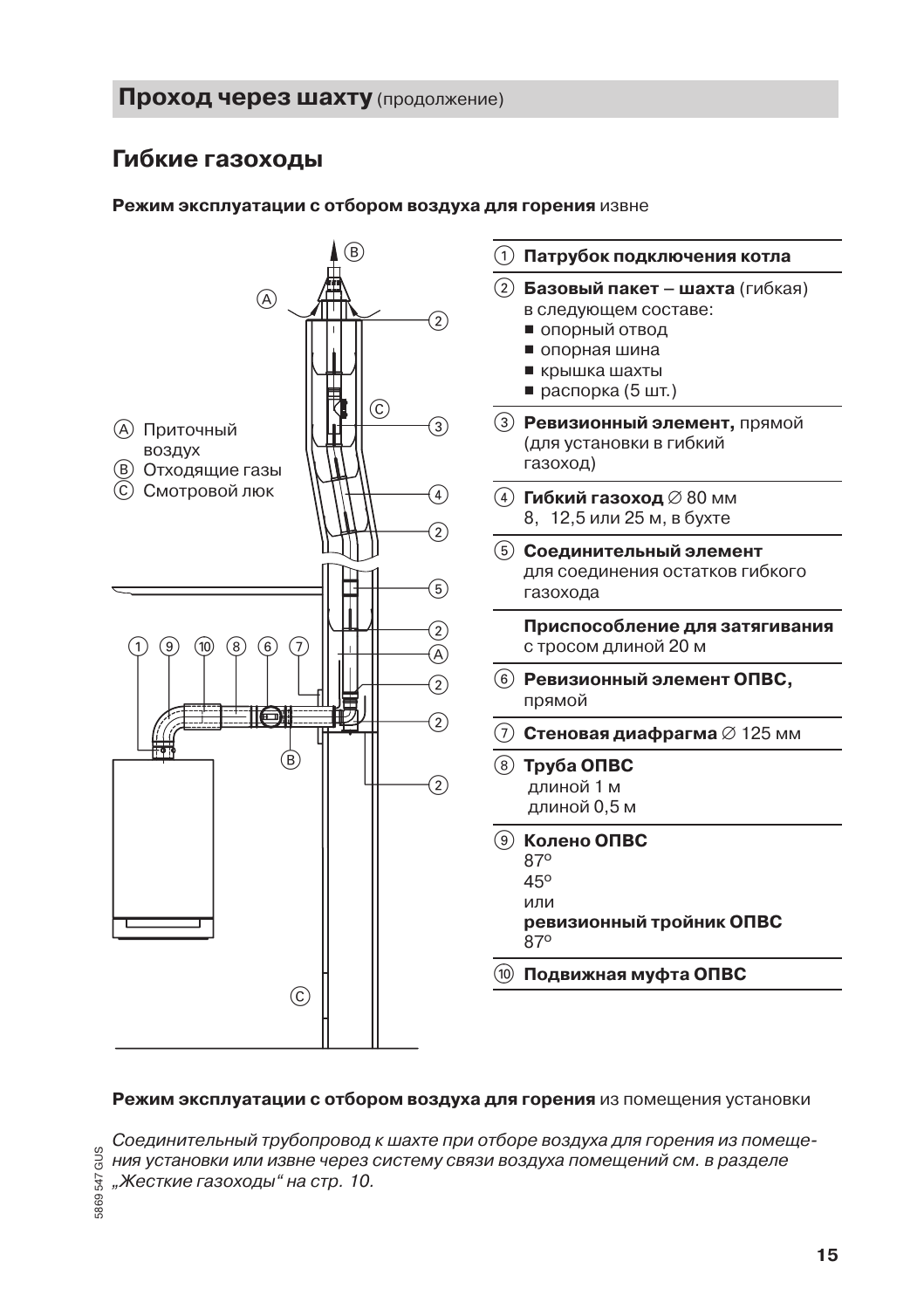#### Указания по монтажу

Монтаж опорного отвода и соединительного трубопровода см. со стр. 12.

#### Монтаж приспособления для затягивания на гибком газоходе



#### Указание!

Гибкий газоход **должен** начинаться внизу гладким участком. При необходимости отделить часть трубопровода.

- **1.** Снять накидное кольцо  $\Omega$  и пружинное стопорное кольцо (2) с переходника (из базового пакета шахты).
- **2.** Насадить накидное кольцо  $(1)$  на гибкий газоход (3).
- 3. Уложить пружинное стопорное кольцо (2) во второй паз гибкого газохода (3).
- 4. Свинтить накидное кольцо (1) с приспособлением для затягивания (4) и установить трос.

#### Затягивание гибкого газохода



#### **Указание!**

Затягивание газохода производить только сверху вниз. В зависимости от размеров шахты установить распорки в интервалах макс. 2м.

Разместить по одной распорке перед каждым изменением направления и после него, а также перед каждым ревизионным элементом и после него. Газоход не должен прилегать к стенке шахты.

- 1. Вставить распорки (5) в желобчатой зоне газохода (3) (изогнутыми концами в направлении движения отходящих газов).
- 2. Уложить прилагаемые устройства для бандажирования пучков кабелей (6) вокруг кольца распорок (5) и плотно затянуть их.

5869547 GUS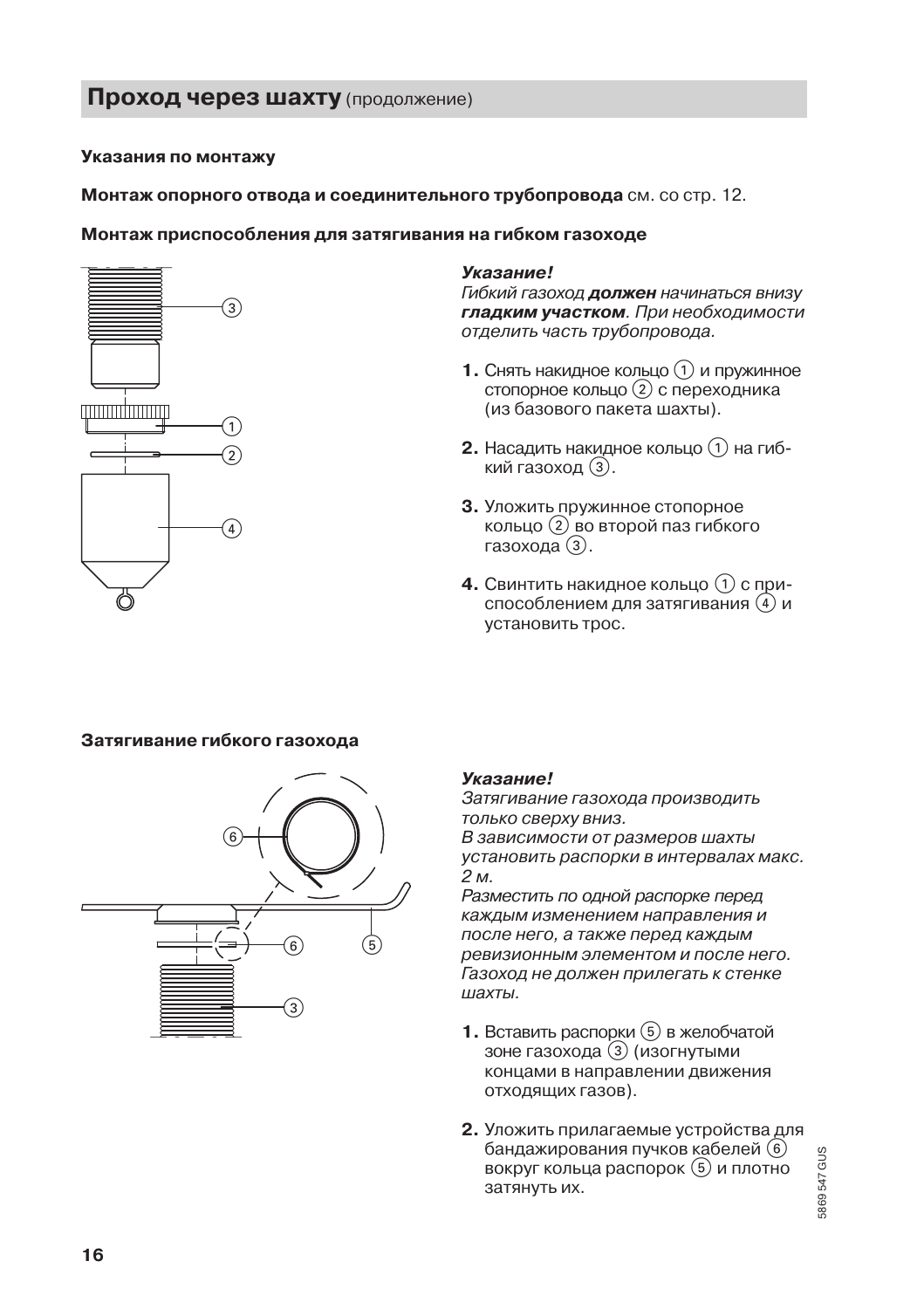#### Монтаж ревизионного элемента



#### Указание!

Отрезать торцовые поверхности гибкого газохода, следя за тем, чтобы резы были ПОЯМЫМИ И ЧИСТЫМИ.

- 1. Насадить накидное кольцо (1) на газоход (3).
- 2. Уложить пружинное стопорное кольцо (2) во второй паз газохода (3).
- **3.** Уложить уплотнение  $(7)$  в первый паз газохода (3).
- 4. Свинтить накидное кольцо (1) с ревизионным элементом (8).

#### Подвешивание гибкого газохода к крышке шахты



- 1. Провести гибкий газоход (3) через крышку шахты (9).
- 2. Установить низ крышки шахты (9) на шахту и закрепить его.
- 3. Надеть резьбовое кольцо (10) как можно дальше на газоход (3).
- 4. Отрезать газоход 3 заподлицо с верхней кромкой резьбового кольца $(10)$
- 5. Уложить металлическое опорное кольцо (1) на резьбовое кольцо (10).
- 6. Навинтить концевую трубу  $(2)$  на резьбовое кольцо (10).
- 7. Надеть колпак для защиты от атмосферных воздействий (13) на концевую трубу (12) и зафиксировать.
- 8. Подвесить страховочный трос (14) в отверстии крышки шахты (9).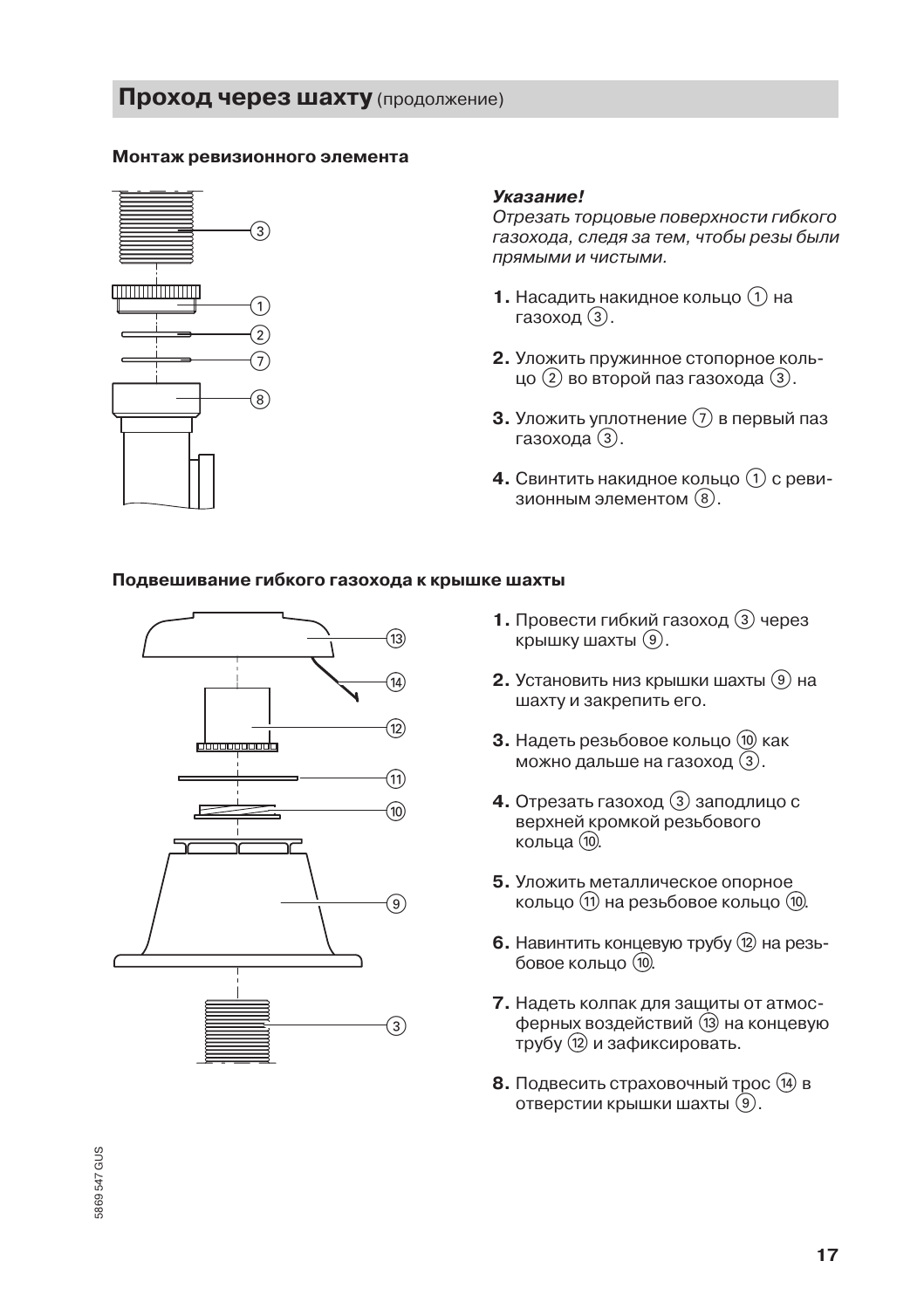## Подключение к влагонепроницаемой дымовой трубе

(влагонепроницаемая дымовая труба, режим разрежения)

Конденсатные котлы можно подсоединять к влагонепроницаемой дымо-

вой трубе по DIN 4705 в том случае, если изготовитель дымовой трубы доказал ее пригодность на основании представленных параметров отходящих газов с учетом местных условий (например, температуры обратной магистрали греющего контура, исполнения соединительного элемента и т.д.).

В качестве переходника от газохода к влагонепроницаемой дымовой трубе можно использовать, например, адаптер фирмы Schiedel или фирмы Plewa.



фирмы Schiedel

- (1) Патрубок подключения котла
- Ревизионный элемент, прямой

Ревизионный тройник

- C Вентиляция тыльной части
- (D) Влагонепроницаемая дымовая труба

фирмы Plewa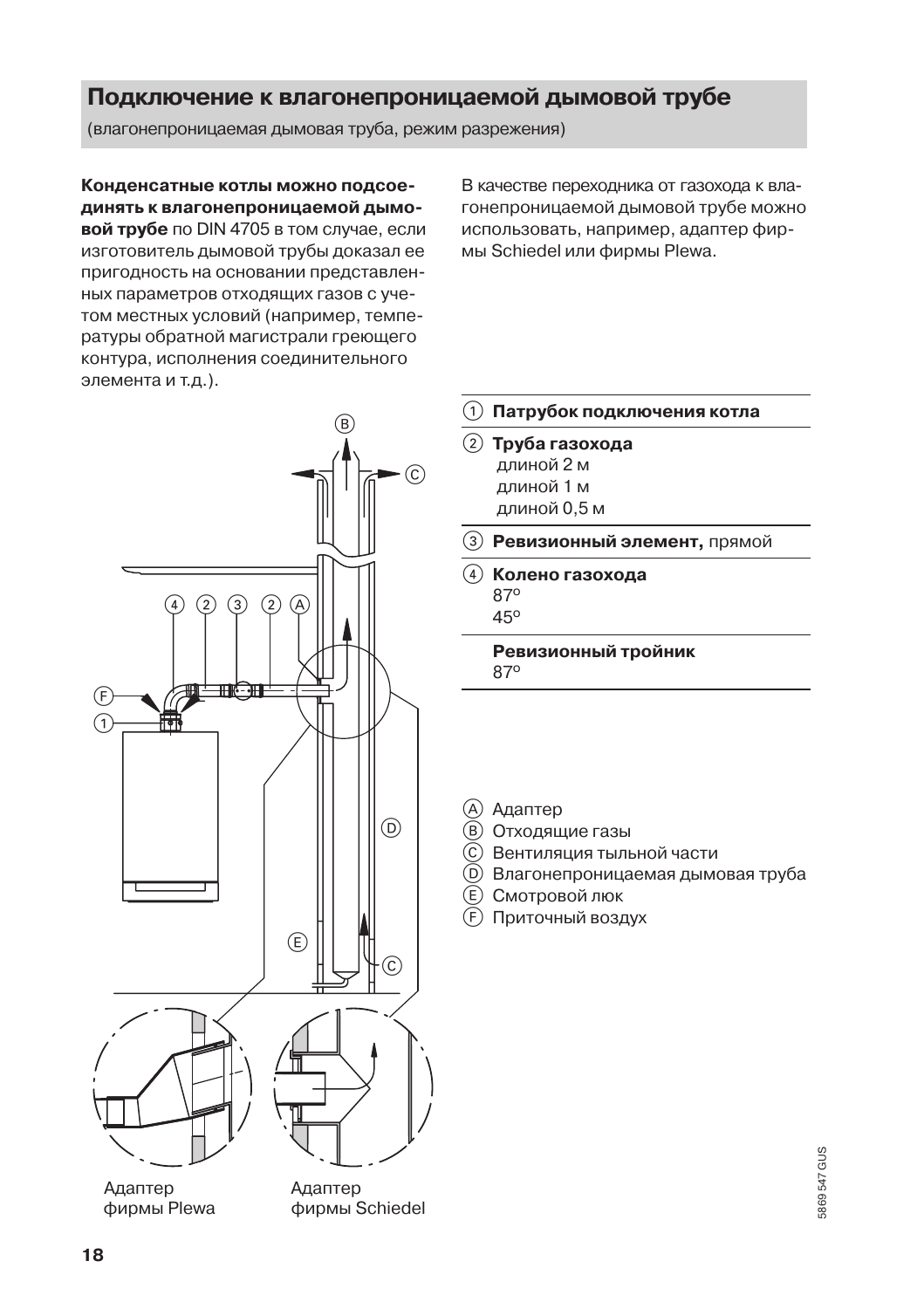## Вертикальный проход наклонной или плоской кровли

При проходе через неотделанный чердак систему ОПВС следует прокладывать в дополнительной металлической трубе. зашишающей от механических повреждений (TRGI '86/96, пункт 5.6.1.2).



- (A) Приточный воздух
- **(B)** Отходящие газы

| Ном. тепловая<br><b>МОЩНОСТЬ</b> | кВт       | $\leq 44$ | 44   |
|----------------------------------|-----------|-----------|------|
| а (мин.)                         | <b>MM</b> | 400       | 1000 |

При устройстве нескольких проходов кровли рядом друг с другом необходимо соблюдать минимальное расстояние 1.5 м между проходами и от других деталей (например, от слухового окна) согласно TRGI '86/96, n. 5.6.5.

Соблюдать заданную высоту газовыпускного отверстия над уровнем крыши (см. рис.).

- (1) Патрубок подключения котла
- Вертикальный проход через **кровлю ОПВС**
- (3) Трубный проход для голландской черепицы фирмы Клебер (соответствующая голландская черепица фирмы Клебер приобретается отдельно) или для универсальной голландской черепицы или
	- парапета плоской крыши
- $\widehat{A}$ ) Ревизионный элемент ОПВС, прямой
- $\boxed{5}$  Подвижная муфта ОПВС
	- Колено ОПВС 870 45°

#### Труба ОПВС

длиной 1 м длиной 0,5 м

#### Крепежный хомут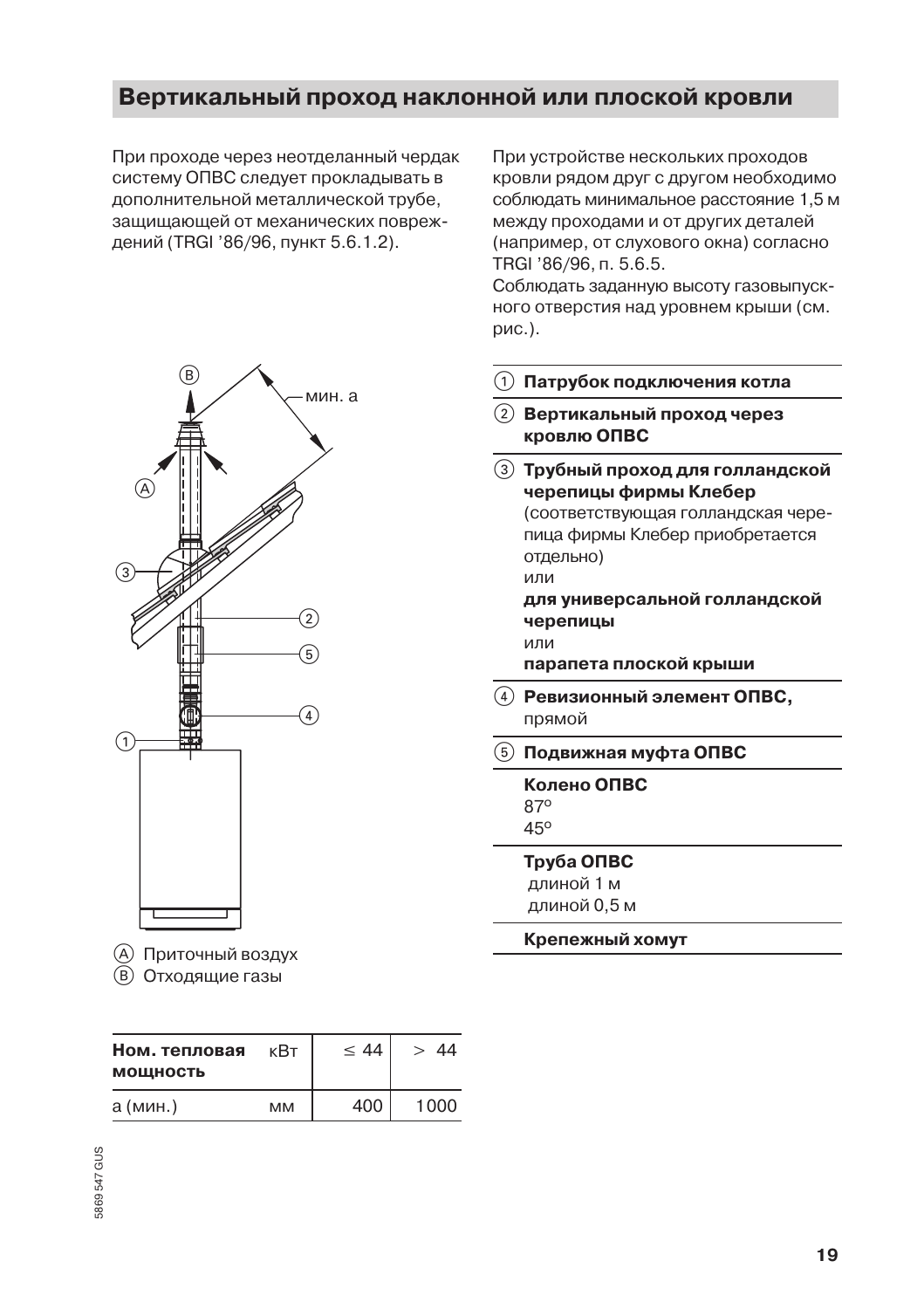## Вертикальный проход наклонной или плоской кровли

(продолжение)

#### Указания по монтажу

Вертикальный проход через кровлю O<sub>UBC</sub>



Конструкция крыши в соответствии со строительными правилами по сооружению плоских крыш



- (A) Парапет плоской крыши
- (в) Гравийная засыпка
- (с) Изоляционное полотно
- (D) Вентиляцион-
- ный канал (E) Теплоизоля-ЦИЯ
	- Изоляция
- Перекрытие
- Газоход  $\circledR$
- ∧ Не укорачивать проход через кровлю, выступающий над крышей; в противном случае не будет обеспечено соблюдение предписанной конструктивной длины.
- Трубный проход для голландской черепицы фирмы Клебер, универсальной голландской черепицы или парапета плоской крыши установить согласно указаниям изготовителя.
- Парапет плоской крыши необходимо связать с кровельным покрытием в соответствии со строительными правилами по сооружению плоских крыш.
- Диаметр проема в перекрытии должен COCTABURTH
	- не менее 105 мм (модульный размер 60)
	- не менее 130 мм (модульный размер 80)
	- не менее 160 мм (модульный размер 100).
- Проход закрепить на конструкции крыши при помощи крепежного хомута только по завершении монтажа.
- Установить проход через кровлю сверху на кирпичи или на парапет плоской крыши.
- Подсоединить снизу соединительную трубу ОПВС.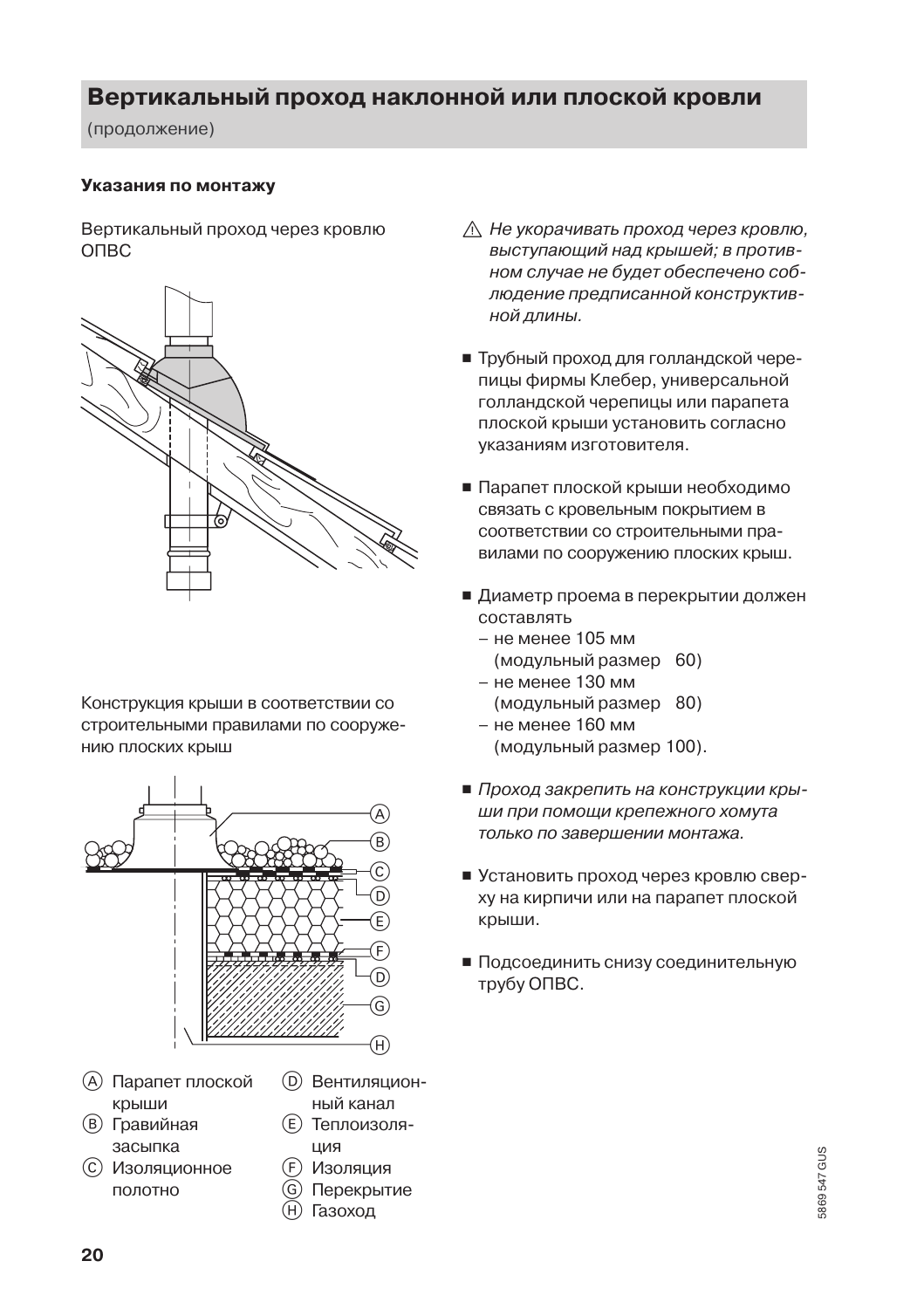## Горизонтальный газоход через наружную стену и горизонтальный газоход через наклонную кровлю

В трубопровод ОПВС должен быть встроен смотровой люк для осмотров и чистки. Для облегчения монтажа трубопровода ОПВС рекомендуется использовать подвижную муфту.

Соединительный элемент должен прокладываться с подъемом не менее 3° (ок. 50 мм/м).

#### Горизонтальный газоход через наружную стену

(за исключением Vitocrossal, Vitodens 333, Vitoplus и Vitolaplus)



Крепежный хомут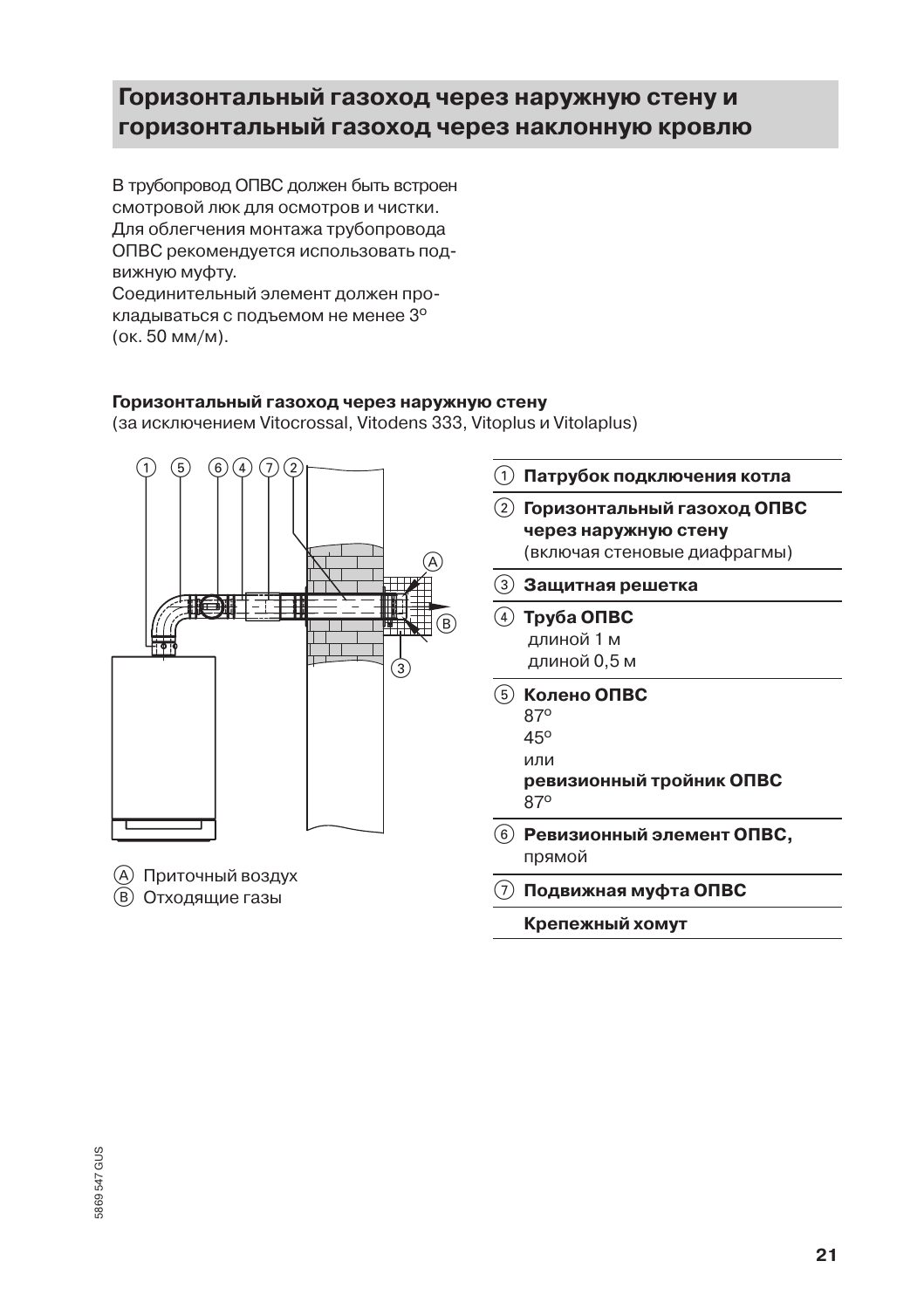## Горизонтальный газоход через наружную стену и гори-ЗОНТАЛЬНЫЙ ГАЗОХОД ЧЕРЕЗ НАКЛОННУЮ КРОВЛЮ (продолжение)

#### Горизонтальный газоход через наклонную кровлю

(за исключением Vitocrossal, Vitoplus и Vitolaplus)

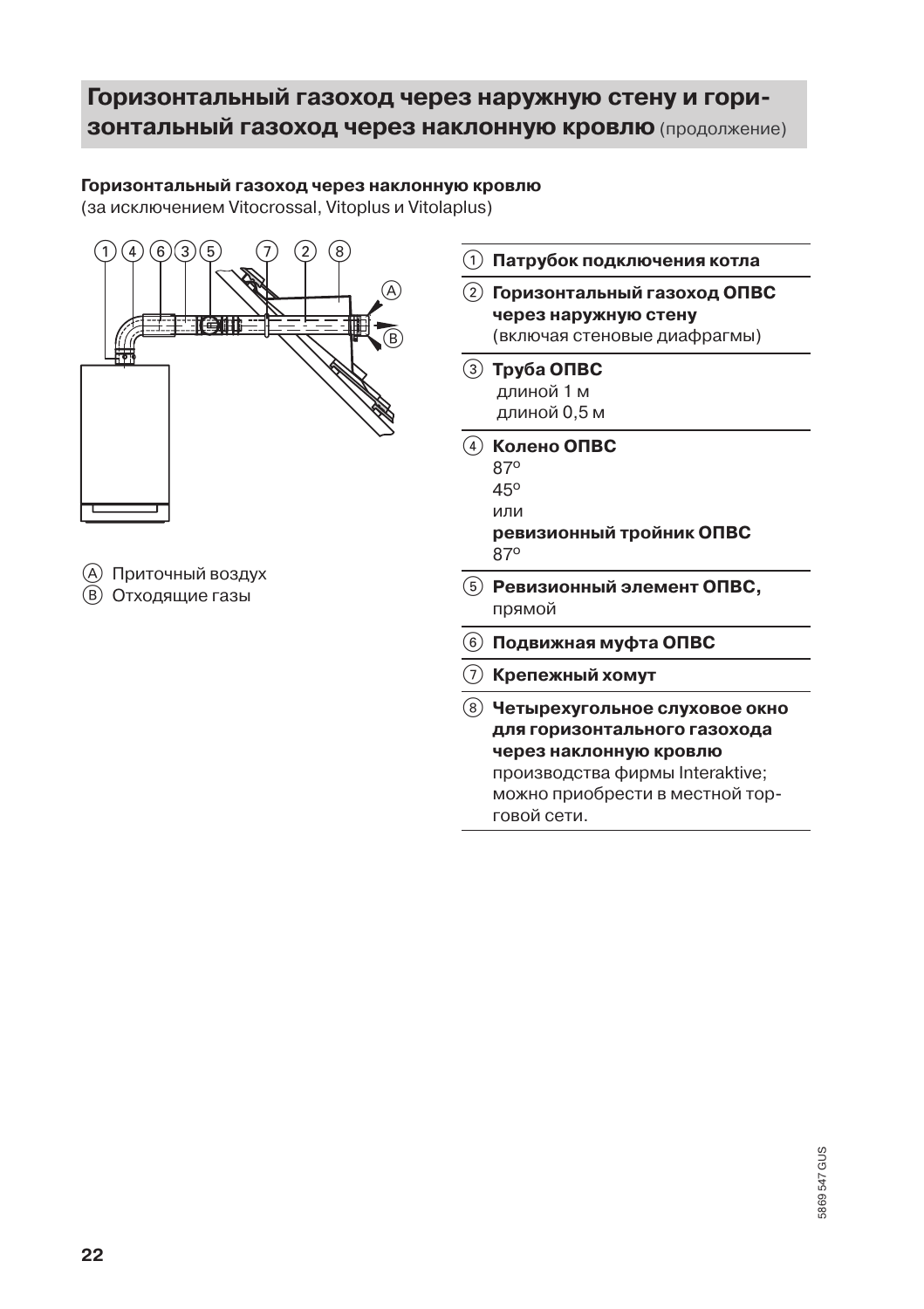## Горизонтальный газоход через наружную стену и гори-ЗОНТАЛЬНЫЙ ГАЗОХОД ЧЕРЕЗ НАКЛОННУЮ КРОВЛЮ (продолжение)

#### Указания по монтажу

#### Горизонтальный газоход через наружную стену



- 1. Выполнить проем в стене (мин.  $\varnothing$  130 мм).
- 2. Ввести горизонтальный газоход через наружную стену (1) со стеновой диафрагмой (3) в отверстие в стене (отверстия для стока должны располагаться за пределами стены).
- 3. Прибить дюбелями внутреннюю стеновую диафрагму (2).
- 4. Прибить дюбелями наружную стеновую диафрагму (3).
- 5. Привинтить защитную решетку, если горизонтальный газоход через наружную стену находится в зоне путей сообщения на высоте до 2 м над уровнем земли.
- 6. Изнутри подсоединить соединительную трубу ОПВС и проложить ее с уклоном не менее 3° (ок. 50 мм/м) к водогрейному котлу.

#### Горизонтальный газоход через наклонную кровлю

- 1. Смонтировать четырехугольное слуховое окно (силами монтажной фирмы).
- 2. Вставить горизонтальный газоход через наружную стену (1) в отверстие четырехугольного слухового окна.

869547 GUS

3. Изнутри подсоединить соединительную трубу ОПВС и проложить ее с уклоном не менее 3° (ок. 50 мм/м) к водогрейному котлу.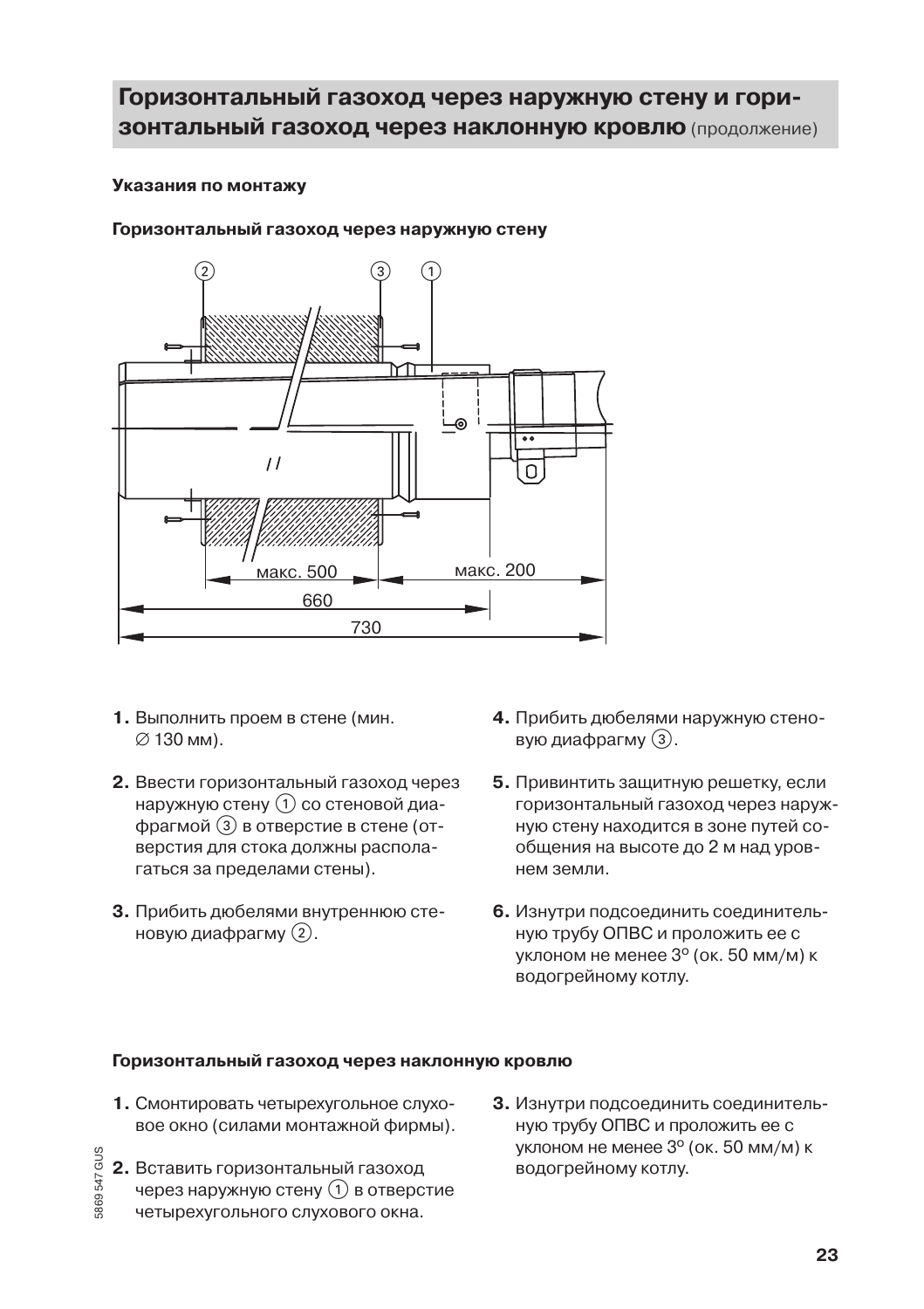## Раздельная прокладка трубопроводов для приточного воздуха и отвода отходящих газов

Трубопровод ОПВС для отвода отходящих газов прокладывается только до дымовой трубы.

В трубопровод ОПВС должен быть встроен смотровой люк для осмотров и чистки.

(B 3  $\overline{4}$ गंगा ा ह्या (F A F 10 мм C. (D)

- (A) Приточный воздух
- **(B)** Отходящие газы
- © Шахта F90 или F30
- **(D) Смотровой люк**
- (E) Газоход
- (F) Стеновые диафрагмы





#### 7 Ветрозащитное устройство для приточного воздуха

# 5869 547 GUS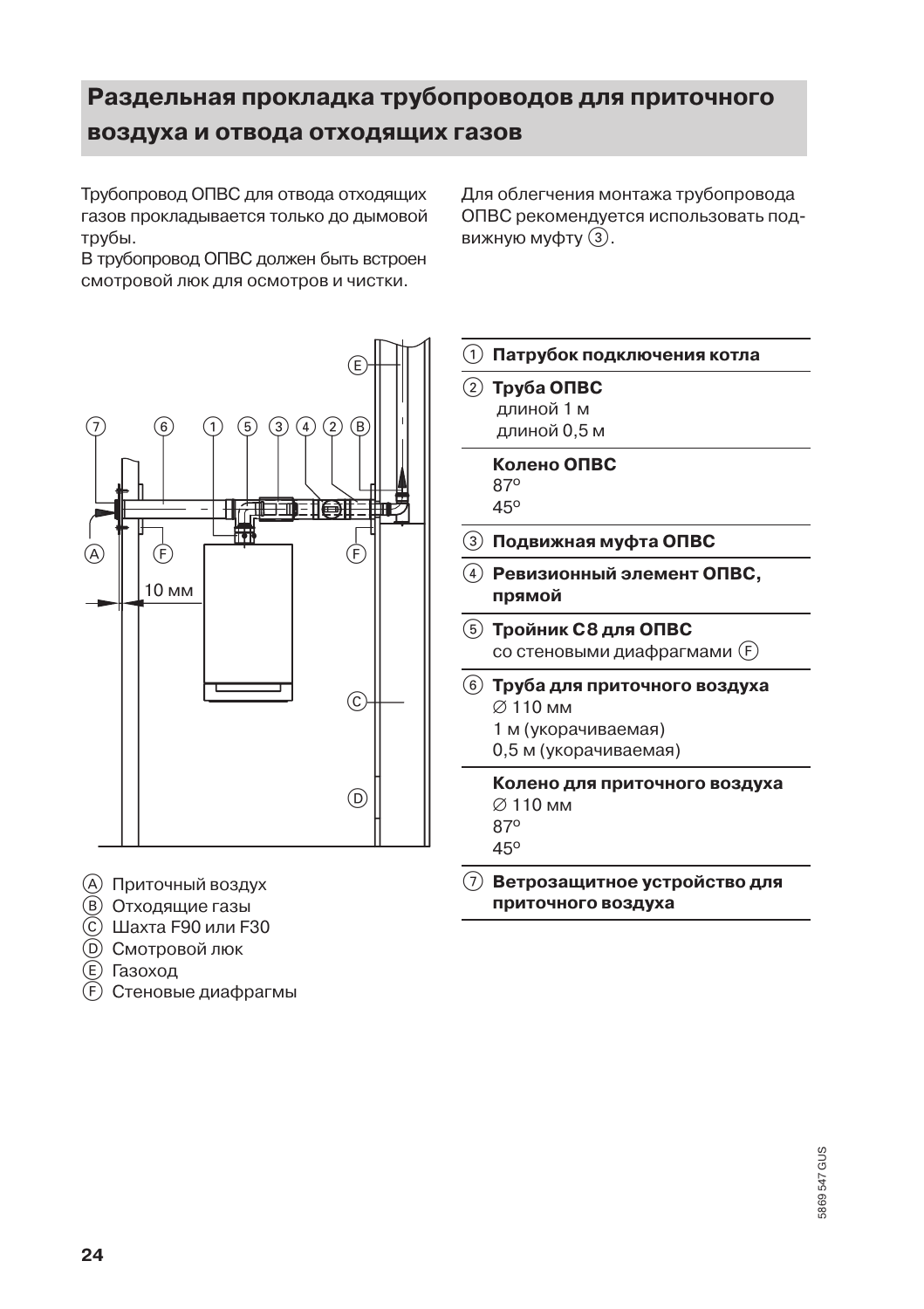## Раздельная прокладка трубопроводов для приточного **ВОЗДУХА И ОТВОДА ОТХОДЯЩИХ ГАЗОВ (ПРОДОЛЖЕНИЕ)**

#### Указания по монтажу

(рисунок см. на стр. 24)

#### Со стороны приточного воздуха

- 1. Выполнить проем в стене (мин. ⊘ 130 мм).
- 2. Вставить трубу для приточного воздуха (6) в отверстие в стене (заподлицо с наружной стенкой).
- 3. Установить на наружной стенке ветрозащитное устройство для приточного воздуха (7).
- 4. Прибить дюбелями внутреннюю стеновую диафрагму (прилагается к тройнику ОПВС).
- 5. Выполнить подсоединение приточного воздуховода до тройника ОПВС (5).

#### Со стороны отходящих газов

#### Указание!

Если газоход проводится через шахту, см. раздел "Проход через шахту" на стр. 11.

- 1. Выполнить соединительную трубу из деталей ОПВС от котла до шахты.
- 2. Вставить футеровку стены (силами монтажной фирмы).
- 3. Вставить трубу газохода в шахту.
- 4. Закрепить внутреннюю стеновую диафрагму (прилагается к тройнику ОПВС).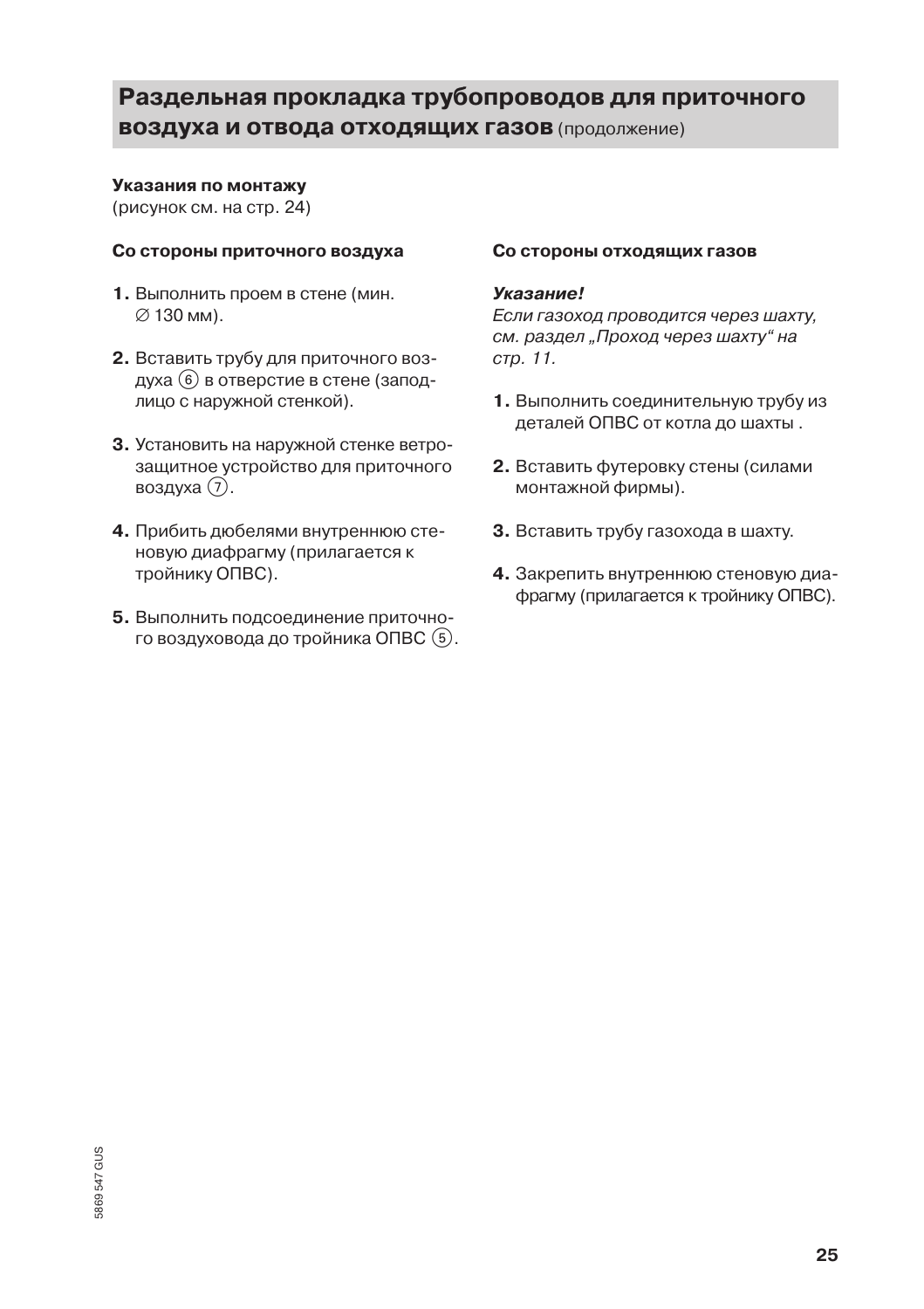## Прокладка газохода по наружной стене здания



- (A) Отходящие газы
- **(В) Приточный воздух**
- (с) Ярус при прокладке газохода по наружной стене здания при небольшом свесе крыши
- Патрубок подключения котла
- Ревизионный тройник ОПВС 870
- Подвижная муфта ОПВС
- $(4)$  Tpy 6a ONBC длиной 1.95 м
	- длиной 1 м
	- длиной 0,5 м
- Стеновая диафрагма
- Крепежный хомут
- Ревизионный элемент ОПВС, прямой

Пакет для прокладки по наружной стене здания

- $\mathbf C$
- **8** коленом ОПВС 870
- **9** воздухозаборником для прокладки по наружной стене здания
- **10 Труба ОПВС** длиной 1,95 м длиной 1 м длиной 0,5 м
- (1) Концевой элемент трубы для прокладки по наружной стене здания (при небольшом свесе крыши)
- (12) Колено ОПВС 45°
- (13) Вертикальный проход через кровлю ОПВС (при большом свесе крыши)
- (14) Универсальная голландская черепица или трубный проход для голландской черепицы фирмы Клебер (соответствующая голландская черепица фирмы Клебер
	- приобретается отдельно)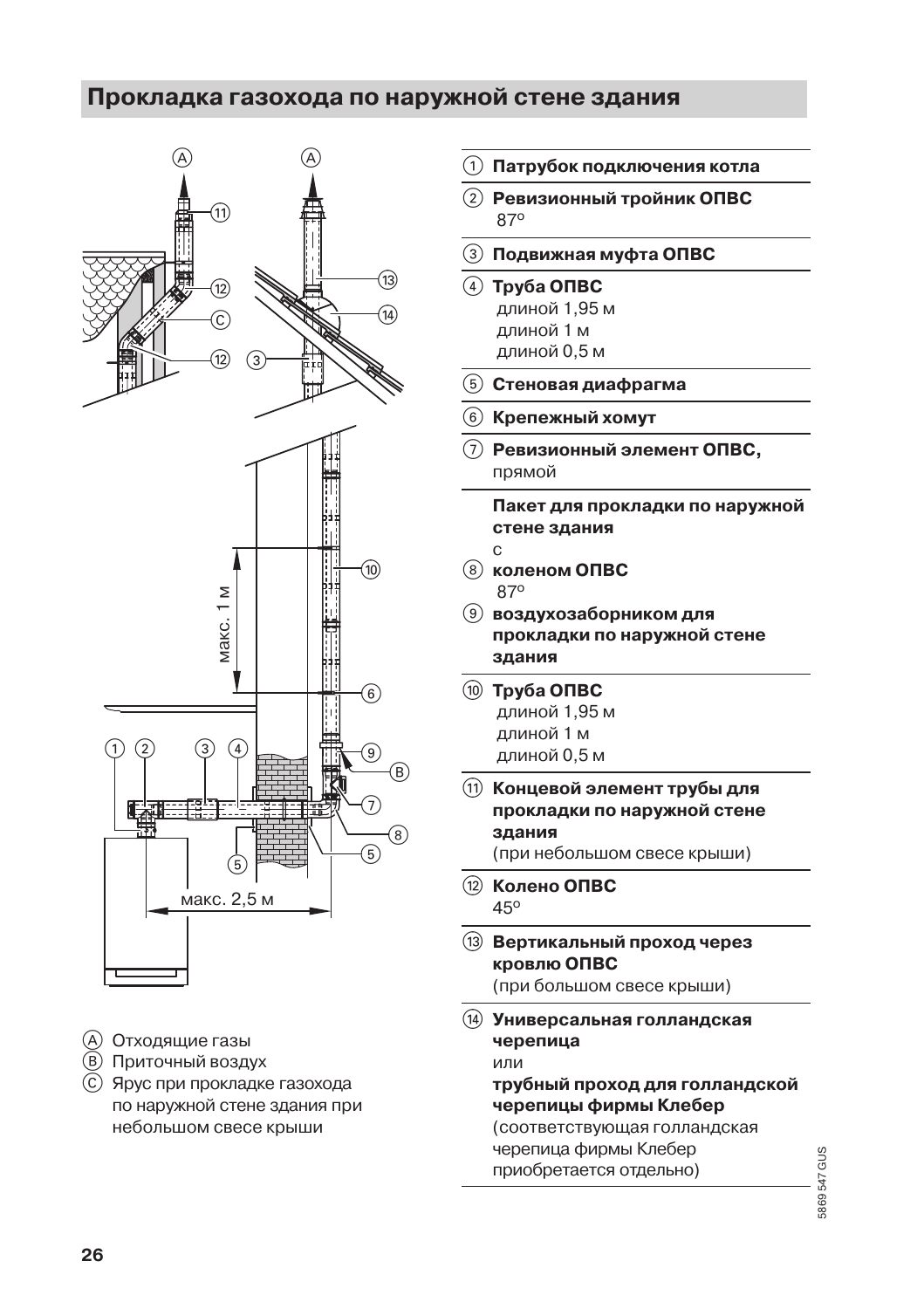## Прокладка газохода по наружной стене здания (прод.)

- 1. Выполнить проем в стене (мин. ⊘ 130 мм).
- 2. Вставить колено для прокладки по наружной стене здания (8) со стеновой диафрагмой (5) снаружи в проем в стене.
- 3. Установить воздухозаборник (9) как можно ближе к колену для прокладки по наружной стене здания (8).
- 4. Закрепить изнутри стеновую диафрагму.
- 5. Подсоединить изнутри соединительную трубу ОПВС и проложить ее с уклоном не менее 3° (ок. 50 мм/м) к водогрейному котлу.
- 6. Установить на одинаковом расстоянии от наружной стены детали с хомутами для наружной стены. Установить хомуты для наружной стены на расстоянии макс. 1 м.

7. При небольшом свесе крыши: Вставить сверху концевой элемент трубы для прокладки по наружной стене здания

или

#### при большом свесе крыши:

- Использовать унивесальный или вентилируемый кирпич с трубным проходом.
- $\blacksquare$  Вставить подвижную муфту ОПВС  $(3)$ под проходом через кровлю.
- ∆ Не укорачивать проход через кровлю, выступающий над крышей; в противном случае не будет обеспечено соблюдение предписанной конструктивной длины.
- Трубный проход для голландской черепицы фирмы Клебер или универсальной голландской черепицы установить согласно указаниям из-ГОТОВИТАЛЯ
- Установить проход через кровлю сверху на кирпичи.
- Подсоединить снизу газоход для прокладки по наружной стене здания.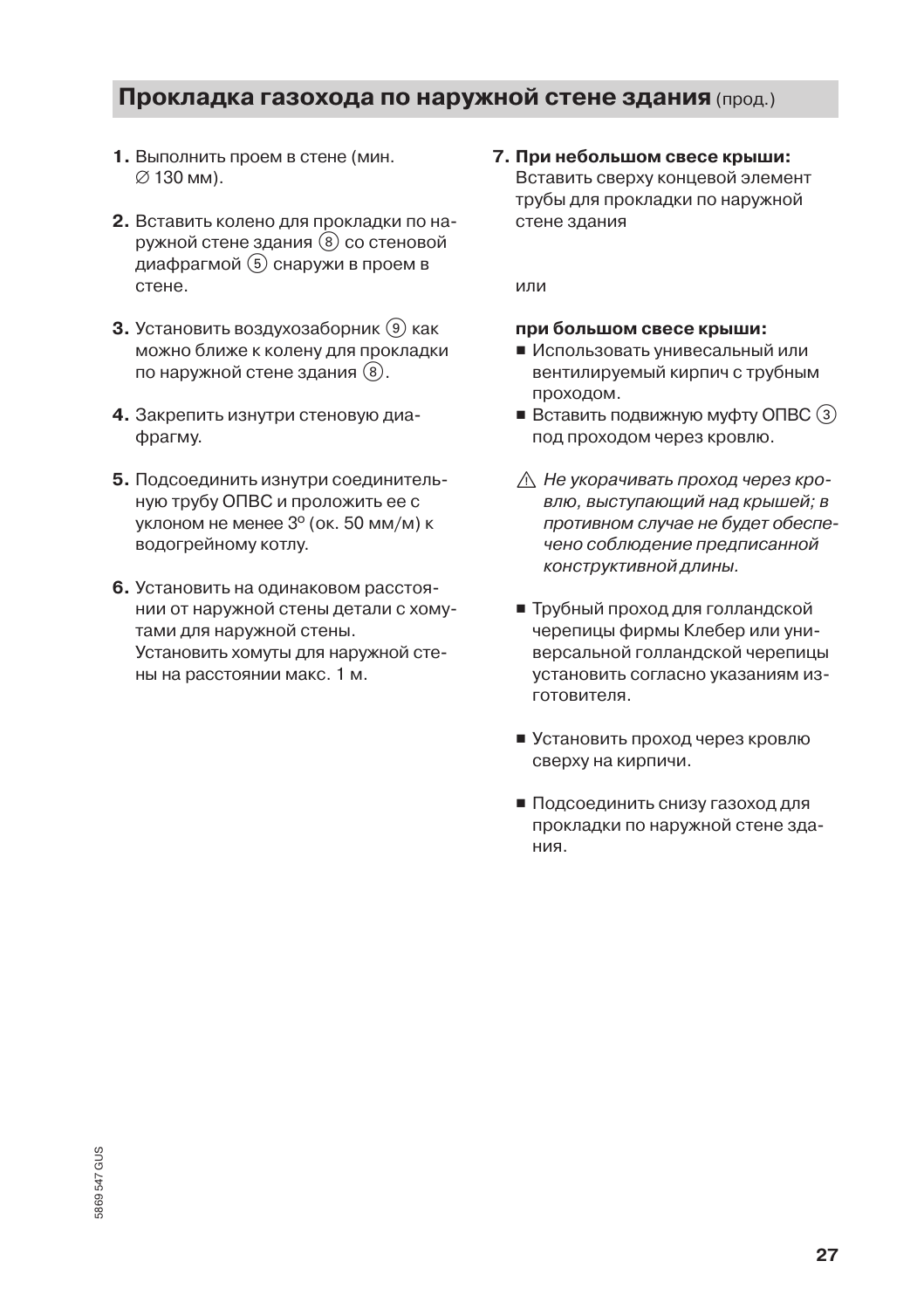#### Многокотельные установки

#### Система отвода отходящих газов при отборе воздуха для горения из помещения установки при избыточном давлении

#### Указания по монтажу

К общему газоходу можно подключить максимум 4 модуля Vitodens 300. мощностью 49 или 66 кВт.

Над каждым котлом в зоне межсоединений необходимо установить устройство предохранения от опрокидывания тяги (входит в объем поставки каскадной системы отходящих газов).

#### Указания!

Коллектор отходящих газов соединить с легким подъемом (мин. 3°) с дымовой трубой (соблюдать при этом размеры b1 - b4 на стр. 30).

Соединение с устройством предохране-НИЯ ОТ ОПРОКИДЫВАНИЯ ТЯГИ И ГАЗОВЫПУСКным коллектором необходимо выровнять горизонтально или с легким уклоном по отношению к газовыпускному коллек-TODV.

#### Отверстия или воздухопроводы, подающие воздух для горения

Газовые приборы общей номинальной тепловой мощности более 50 кВт должны иметь только выходящие в атмосферу отверстия и воздухопроводы, подающие воздух для горения.

Размер поперечного сечения должен быть не меньше 150 см<sup>2</sup>, а если общая номинальная тепловая мощность больше 50 кВт, то на каждый дополнительный кВт размер отверстия должен быть увеличен на 2 см<sup>2</sup>. Это поперечное сечение разрешается распределять на макс. 2 отверстия (просьба соблюдать положения об отоплении и TRGI '86/96 п. 5.5.4).

#### Расстояния при монтаже

Расстояние между водогрейными котлами ок. 100 - 150 мм. Газовыпускные коллекторы можно соответствующим образом согласовать.

#### Смотровой люк

В соответствии с положениями об отоплении монтаж смотрового люка следует производить в помещении для установки.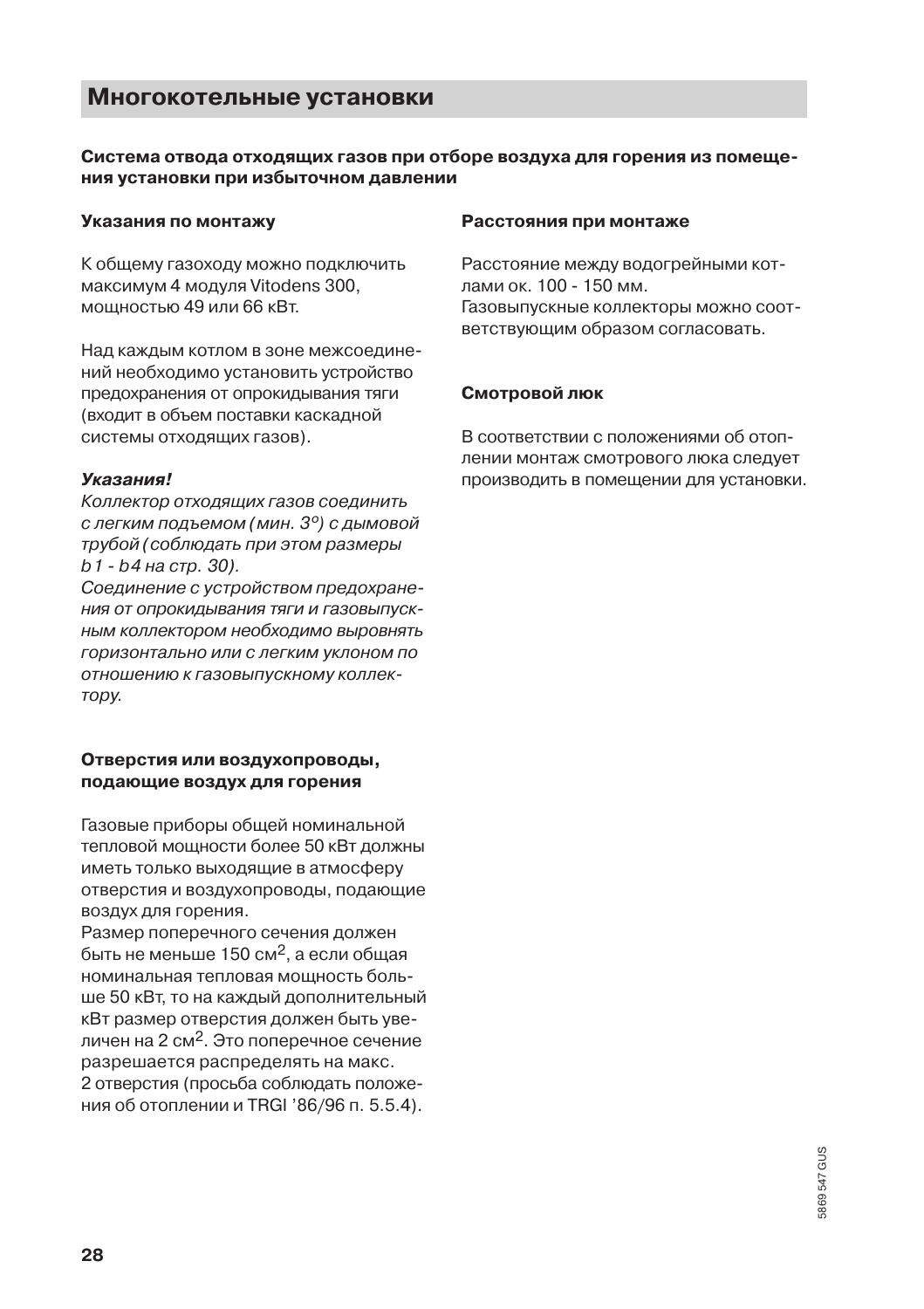#### Многокотельные установки (продолжение)



В комплекте поставки многокотельной установки

- (1) Газовыпускной коллектор ⊘ 125 или 150 мм
- (2) Устройство предохранения от опрокидывания тяги
- 3 Концевой элемент с конденсатоотводчиком
- $\left( 4\right)$  Сифон с шлангом
- **5) Труба газохода** ∅ 100 мм

#### Элемент расширения

Ø 125/150 мм или Ø 150/200 мм

#### Принадлежность

5869547 GUS

Ревизионный элемент  $(6)$ Ø 125, 150 или 200 мм

- (7) Базовый пакет для шахты,
	- Ø 125, 150 или 200 мм в следующем составе:
	- опорный отвод
	- опорная шина
	- крышка шахты
	- распорки
	- (3 шт., макс. расстояние 5 м)
- **(8) Распорки** (3 шт., макс. расстояние 5 м)
- **⑨ Труба газохода** Ø 125, 150 или 200 MM длиной 2 м (2 шт. = 4 м) длиной 2 м (1 шт.) длиной 1 м (1 шт.) длиной 0,5 м (1 шт.)
- (10) Вентиляционная диафрагма Ø 125, 150 или 200 мм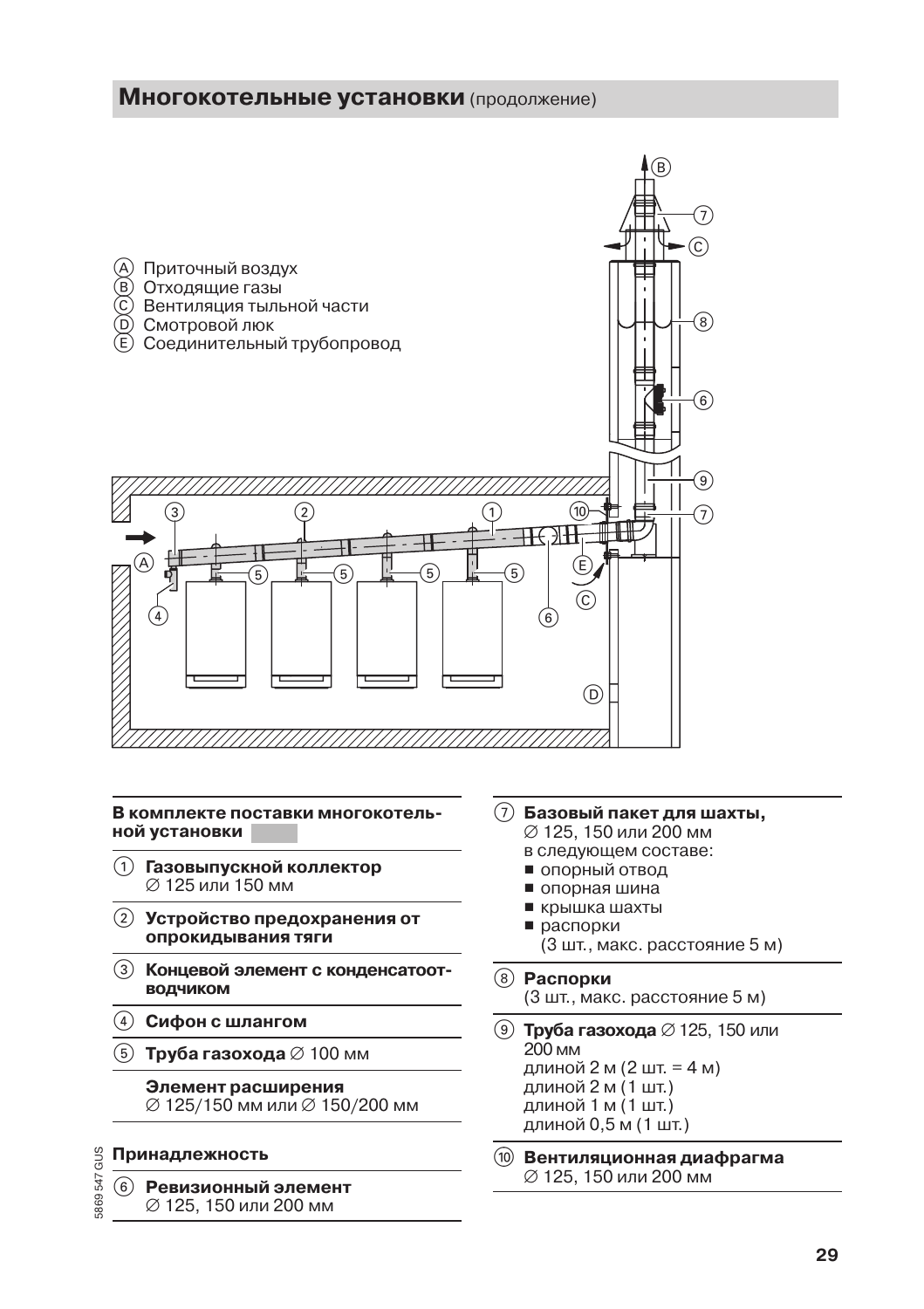#### Установка и размеры





| Труба<br>газохода | a<br>мин.  | макс.        | b <sub>1</sub><br>мин. | b2<br>мин. | b3<br>мин. | b4<br>макс. | C<br>мин.  | d          | e          |
|-------------------|------------|--------------|------------------------|------------|------------|-------------|------------|------------|------------|
| $\varnothing$ MM  | <b>MM</b>  | <b>MM</b>    | MM                     | <b>MM</b>  | <b>MM</b>  | <b>MM</b>   | <b>MM</b>  | <b>MM</b>  | <b>MM</b>  |
| 125<br>150        | 700<br>700 | 1000<br>1000 | 239<br>239             | 276<br>276 | 313<br>313 | 350<br>350  | 200<br>200 | 250<br>250 | 220<br>240 |

Проложить газовыпускной коллектор с уклоном не менее 3° (ок. 50 мм/м) к водогрейному котлу.

При расстоянии 100 мм между водогрейными котлами необходимо укоротить соединительные элементы между водогрейными котлами и устройством предохране-

ния от опрокидывания тяги в соответствии с указанными в таблице размерами  $h1 - h4$ .

Согласование соединительных элементов между водогрейными котлами выполняется монтажной фирмой.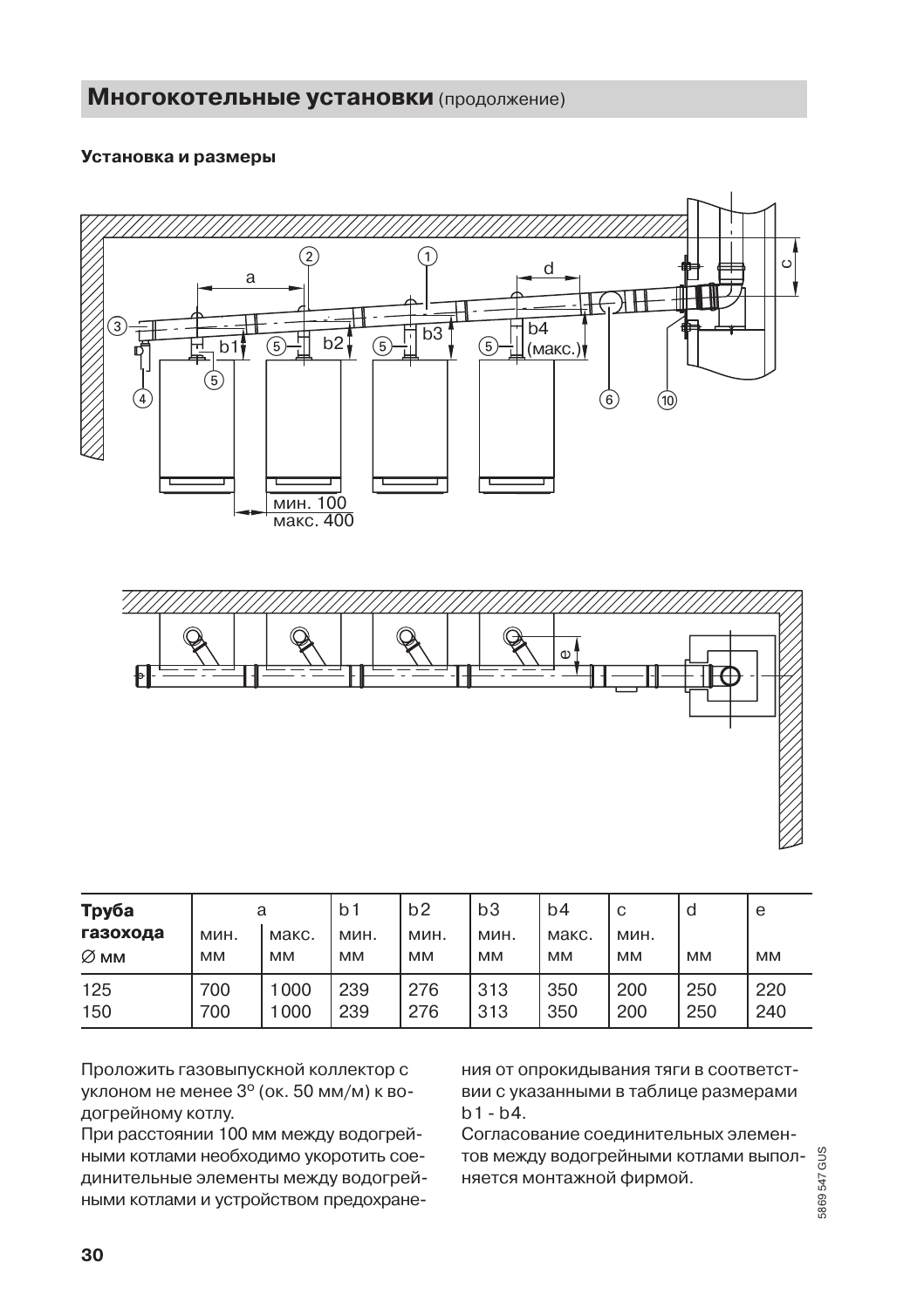#### Монтаж



- 1. Трубы газохода Ø 100 мм  $\circledS$  укоротить в соответствии с размерами b1 b4 в таблице на стр. 30 и строительными условиями.
- 2. Насадить и выровнять трубы газохода (5) и устройства предохранения от опрокидывания тяги (2).
- 3. Укоротить коллекторы (1) в соответствии с расстоянием между водогрейными котлами (макс. 300 мм).
- 4. Насадить коллекторы.
- 5. Смонтировать ревизионный элемент (6) и соединительный трубопровод с шахтой.